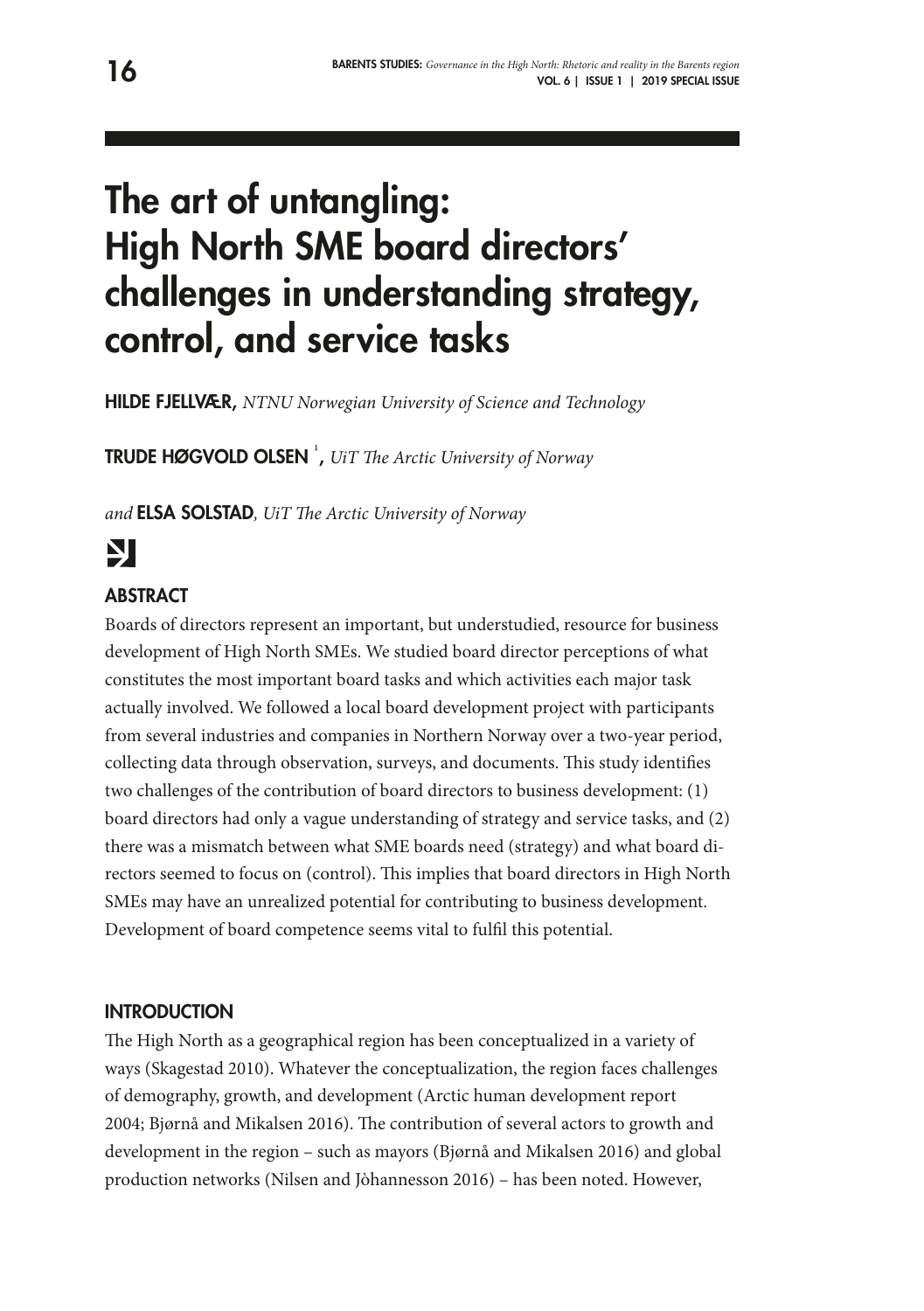several other actors also play important roles in development. Boards and board directors are one example. For small- and medium-sized enterprises (SMEs) and start-up frms in the High North, the board of directors may be crucial for growth and development. The reason is that directors bring in resources that complement the management's competences (Gabrielsson and Huse 2002; Knockaert and Ucbasaran 2013; Machold et al. 2011), particularly if they are able to help reduce the complexity and uncertainty associated with strategic decisions (Rindova 1999). Although Fiegener (2005) fnds that strategic participation is not a dominant activity of directors in SMEs, Gabrielsson and Huse (2002) propose that board participation in innovation processes is especially crucial for small companies. Thus, small firms may be more dependent on the board for their future survival and growth (Huse 2000) than larger frms are. SMEs in peripheral regions may be even more dependent on external resources because they are situated outside densely populated areas with less available competences and networks.

For a long time, a majority of corporate governance studies focused on board monitoring tasks (Tricker 2012; Zattoni and Pugliese 2012). Although the focus has shifed over the last decade, the issue of boards as strategic partners is still understudied (Huse and Gabrielsson 2012; Pugliese et al. 2009). Machold et al. (2011, 368) propose that boards may contribute to business development because they "constitute an important organizational asset, … [and] add an important strategic dimension to small frms". Our study focuses on the board director as the unit of analysis (Knockaert and Ucbasaran 2013; Machold and Farquhar 2013), as this can shed light on how individuals' understanding of board tasks infuences their contribution to board processes and results. Thus this paper adds to the already existing research on chair and CEO contributions (Minichilli and Huse 2011). The following research questions guided our study: how do board directors of SMEs in the High North describe (1) the balance between strategy, control, and service tasks and (2) their practice of these tasks? We followed a board development project with participants from several industries and companies in Northern Norway over two years. The project aimed to increase individual directors' competences.

This study contributes to the existing research in two ways. First, we augment the research on board tasks in small frms (Huse and Gabrielsson 2012; Pugliese et al. 2009; van den Heuvel, Van Gils, and Voordeckers 2006) by showing that individuals' perceptions of control, service, and strategy tasks vary in clarity. In particular, we have identifed that directors labelled some strategy work as control tasks. Second,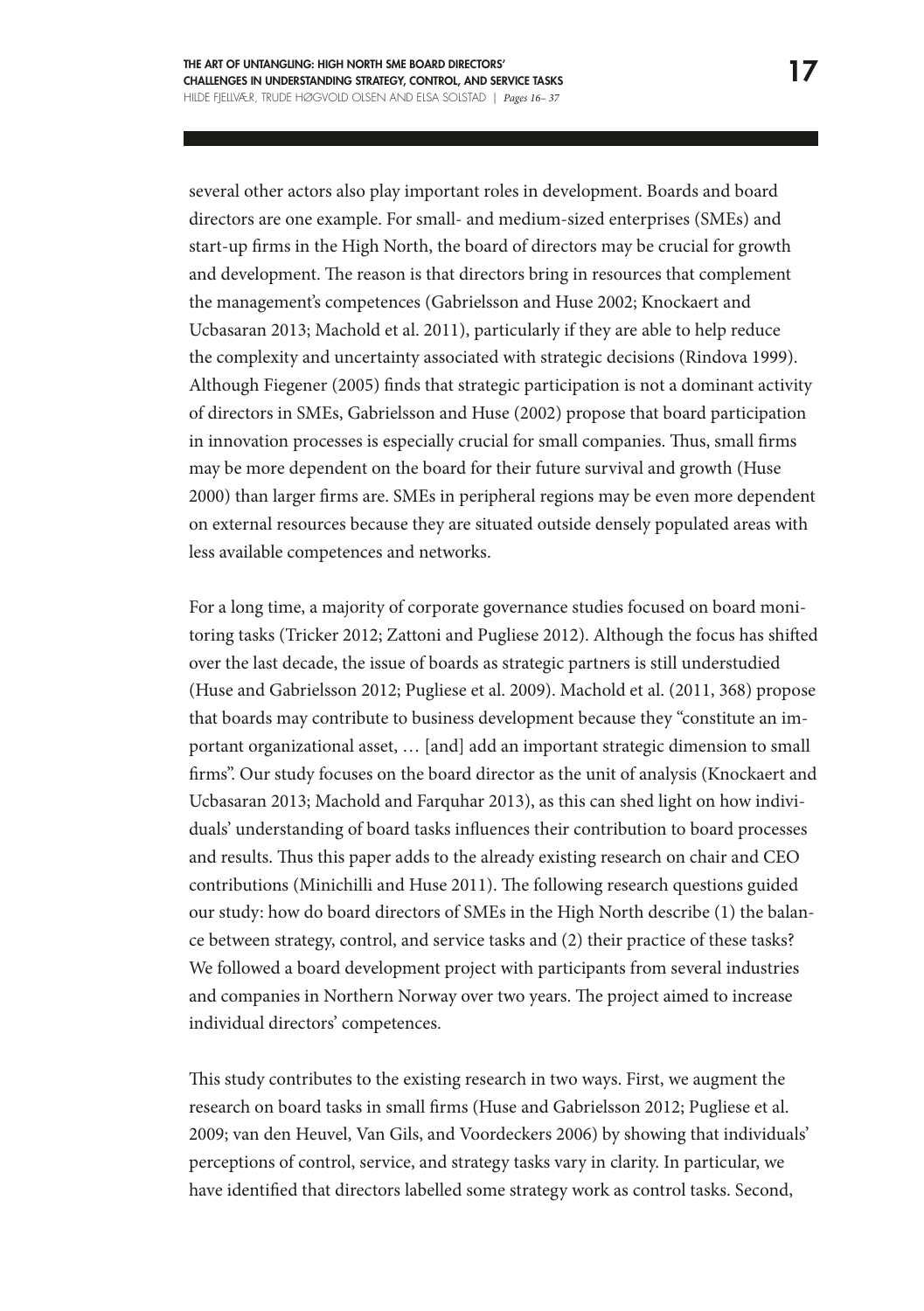our data imply a mismatch between what the boards should do and what board directors actually focus on in their work. We discuss the implications of these fndings for business development in the High North.

Following this introduction, we review the literature on board tasks in general and strategy involvement in particular. We then describe the empirical setting and the research methods applied. The empirical findings are presented and discussed before concluding remarks are ofered and theoretical and practical implications are discussed.

### LITERATURE REVIEW

SME boards have sometimes been assumed to be less involved in business development than large frm boards (Fiegener 2005). However, Nordqvist, and Minichilli (2009) suggest that this assumption is changing and that individual board directors' motivation can be an important determinant of their involvement in value-creating work. It is therefore interesting to pursue how individual board directors understand their tasks and how this infuences their approach to board work.

The literature on how boards are involved in strategy tasks varies in scope and direction. Much of the literature focuses on antecedents to board involvement, such as the CEO infuence (Fiegener 2005; Westphal 1999), ownership status (Fiegener 2005), or board size, tenure, composition, and power (Golden and Zajac 2001). Other studies consider the strategic perspective that boards take (Carpenter and Westphal, 2001) and the types of strategic involvement in which they engage (Gabrielsson and Politis 2009; Hendry and Kiel 2004; Pugliese and Wenstøp 2007). The purpose of our study is related to the latter concerns. Thus, to gain a deeper understanding of what boards actually do (Machold and Farquhar 2013) and how they play a role in developing business, we review the contributions discussing the overall tasks that boards are expected to undertake (Hung 1998; Huse, Gabrielsson, and Minichilli 2005) and which activities these entail (Machold et al. 2011).

#### Core board tasks

In the quest for the ideal confguration of efective boards, the focus varies according to diferent theoretical frameworks (Hendry and Kiel 2004), and authors take diferent views on what constitutes the most appropriate constellation (Johnson, Daily, and Ellstrand 1996).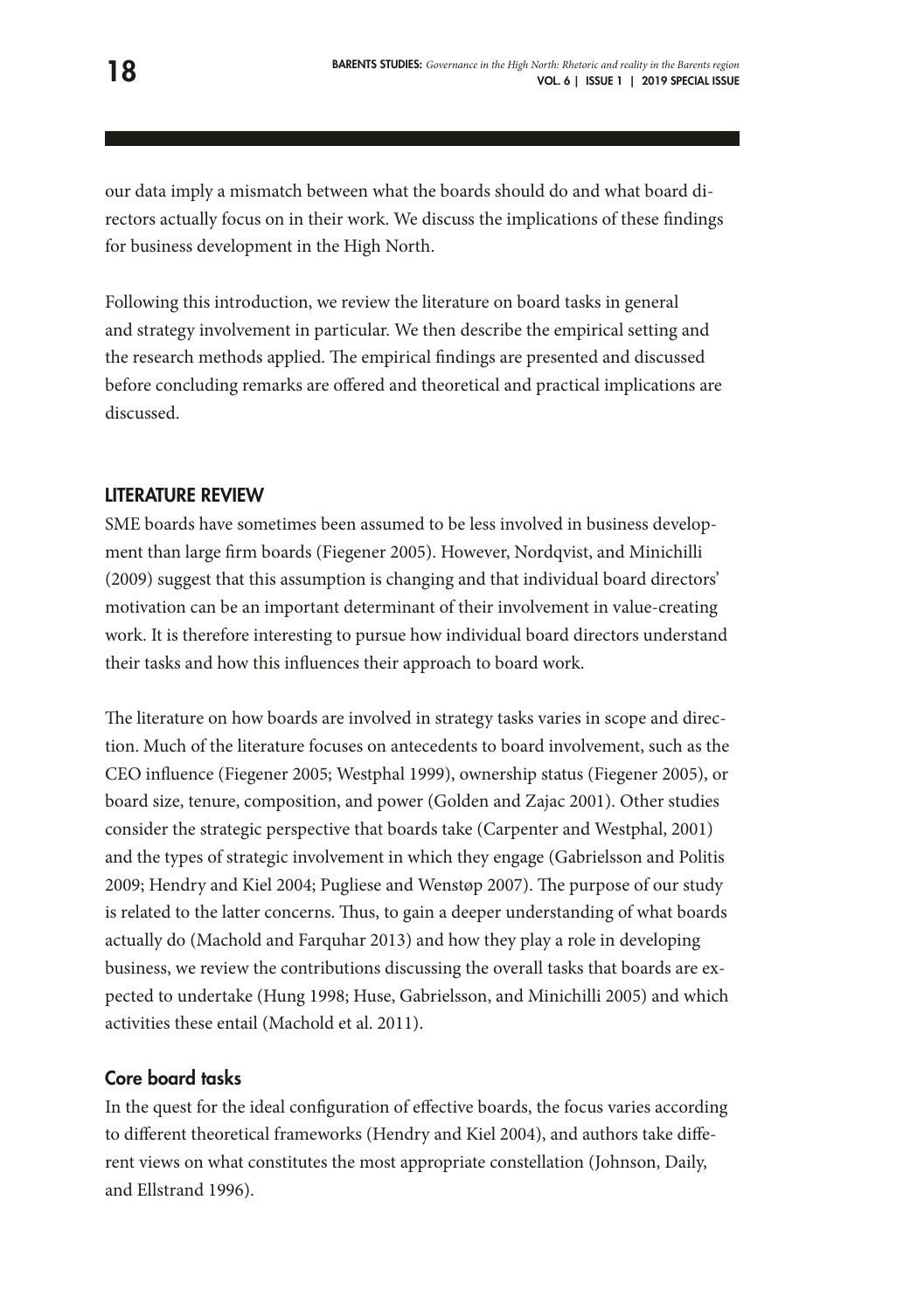One large body of research on board work is geared towards the control tasks of the board (Tricker 2012; Van Ees, Gabrielsson, and Huse 2009). In particular, major parts of the corporate governance literature are concerned with the board as a monitoring and control device. Inspired by Fama and Jensen (1983) and Jensen and Meckling (1976), this research stream takes an agency perspective as its starting point (Zattoni and Pugliese 2012). Whether the discussion centres on how best the board can perform the control functions or the structures that need to be in place in order to sustain the monitoring role (Baysinger and Hoskisson 1990; Forbes and Milliken 1999), the primary focus is on the board as a monitoring device (Hoskisson and Turk 1990). However, if the aim is to contribute to innovation and frm development, this will not be enough. Boards must engage in multiple activities to "create long-term values and sustainable competitive advantage" (Huse and Gabrielsson 2012, 233). Certain characteristics, such as the overlapping of governance structures and scarce managerial competence (Nordqvist and Minichilli 2009, 384), indicate that, in SMEs, boards can and should contribute beyond a monitoring and control function (Kaufman and Englander 2005; Pugliese et al. 2009).

Board directors can also perform an important service task (Van den Heuvel, Van Gils, and Voordeckers 2006), implying more of a stakeholder view of frm development, where frms aim for something more than protecting shareholder value (Huse and Rindova 2001). The board is seen as a provider of advice and counsel to the management (Johnson et al. 1996), as well as supporting through networking (Gabrielsson and Huse 2002) and assuming a legitimizing capacity in relation to external stakeholders (Huse and Rindova 2001). As an important source of business development, the board can be considered to "provide resources such as legitimacy, advice and counsel, links to other organizations etc." (Hillman and Dalziel 2003, 383). However, the impacts of service activities on business development are expected to be indirect, as these resources are already drawn upon by the management (Borch and Huse 1993; Huse and Rindova 2001).

In the endeavour to understand how boards can contribute to business development, the strategy task is more promising. To contribute to business development means to contribute to resolving the complexity and uncertainty associated with strategic decision-making (Rindova 1999). Hence, various combinations of knowledge and information and problem-solving capabilities are essential (Rindova 1999). Numerous ideas concerning how boards can contribute to strategic decision-making in general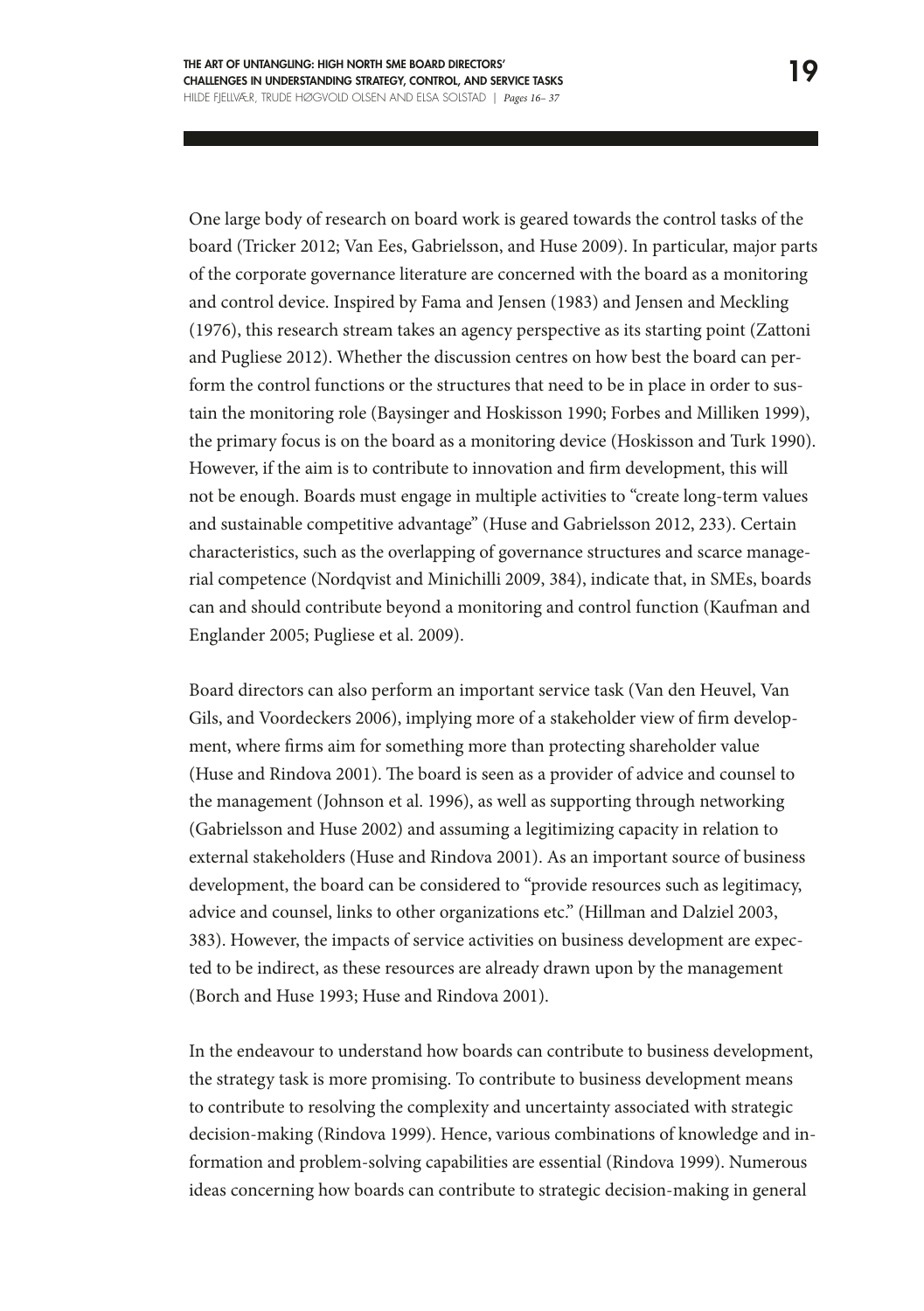(McNulty and Pettigrew 1999; Pugliese and Wenstøp 2007), and to innovation and entrepreneurship in particular (Gabrielsson and Politis 2009; Hoskisson et al. 2002), have been investigated.

One stream looks at how the formal structure and design promote strategic decision-making by studying the interaction between actors inside and outside the boardroom. Studies highlight the interactions and relationships infuencing boards and board behaviours, such as directors' networks (Borch and Huse 1993; Carpenter and Westphal 2001; Van Ees et al. 2009), or they investigate the relationship between managers and directors, for example how CEOs involve board directors in strategic decision-making (Fiegener 2005; Westphal 1999). Board directors and executives share responsibility for the management of the frm's afairs (Hendry and Kiel 2004; Rindova 1999), and the degree of interaction and interdependence between them will thus infuence the way in which directors participate in strategic issues. Issues such as ownership and board heterogeneity in terms of tenure, age, and occupational background also infuence the level of board involvement in strategic development (Huse 1990). Although this might indicate that board involvement would be high in SMEs, Fiegener (2005) fnds that board involvement in strategic decision-making is, in reality, low due to a shortage of time and information. Because of the challenges of demography, growth, and development facing the High North region (Arctic human development report 2004; Bjørnå and Mikalsen 2016), it is particularly interesting to learn how board directors in this region engage in strategy.

# Types of strategic involvement

Strategic management is about processes of organizational renewal and growth, and the capacity to deliver change in a high quality and timely fashion (McNulty and Pettigrew 1999). To achieve this, boards need to be involved in the making and shaping of strategic decisions (Taylor 2001) inside and outside the organization (Minichilli and Huse 2011). Boards not only ratify decisions – which McNulty and Pettigrew (1999, 55) call "taking strategic decisions" – but they also infuence the processes of strategic choice, strategic change, and strategic control. Rindova (1999, 953) suggests "that directors contribute to dealing with the complexity and uncertainty associated with strategic decisions", particularly when/if they possess valuable problem-solving expertise.

Board directors contribute to strategic decision-making by scanning the environment, by interpreting incoming information "to identify problems and develop solu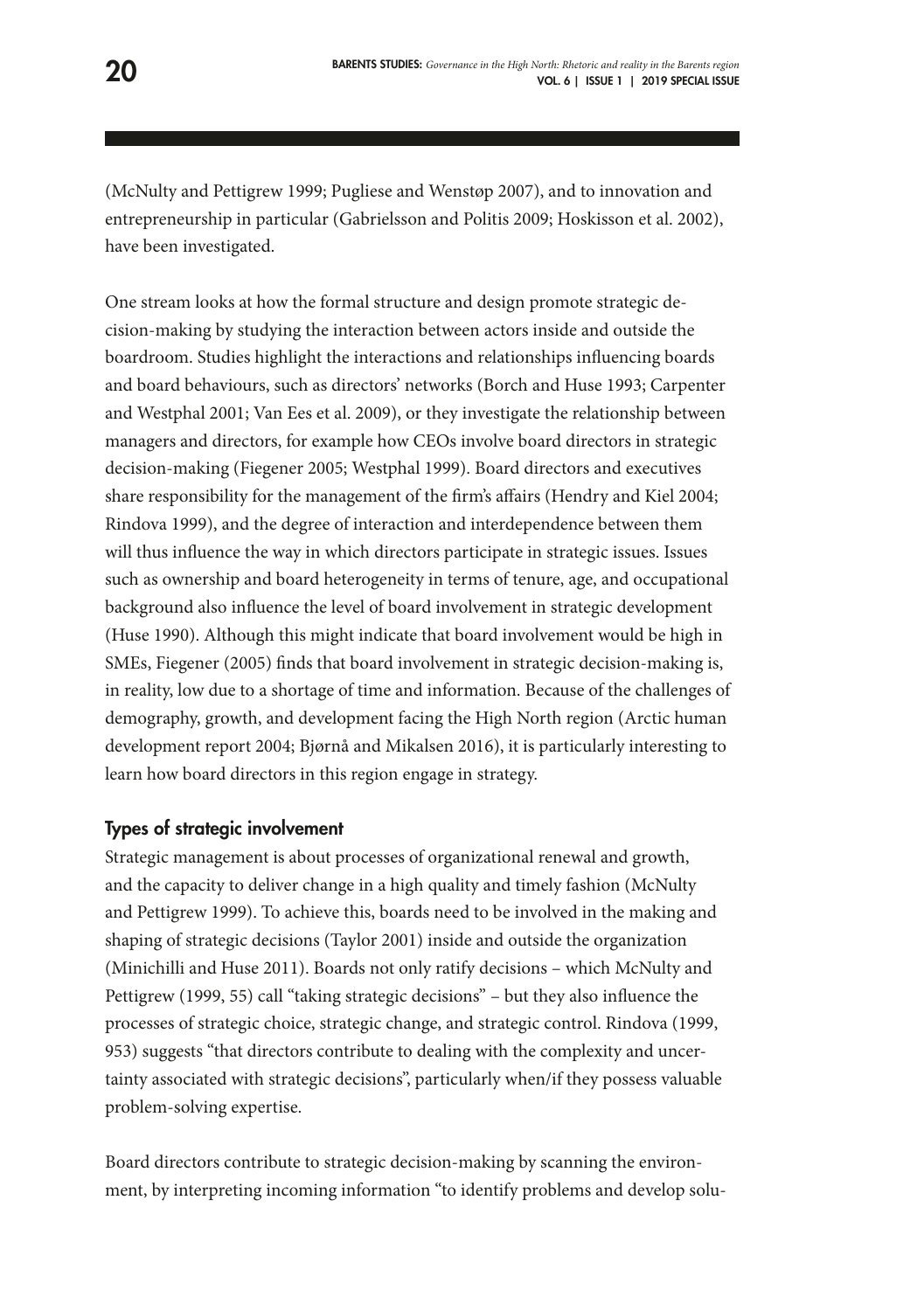tions" (Rindova 1999, 964; Pugliese and Wenstøp 2007), by representing alternative frameworks and strategic understandings, and by counterbalancing the tendency for tunnel vision. In terms of exercising strategic control, directors possess a gate-keeping function: they contribute to building confdence and selecting the CEO and other executives (Stiles 2001). They are also a source of evaluation and selection of alternatives, and can have a substantial impact on shaping ideas through the methodologies and processes for content development (Hendry and Kiel 2004).

The studies discussed above certainly shed light on board tasks and boards' strategy involvement, yet they consider directors' understanding of what this role means in practice only to a limited degree. Machold and Farquhar (2013, 147) assert that due to a lack of studies on what boards actually do over time, we "have yet to see a complete picture of board task constellations". The aim of this paper is to show board directors' perceptions of the variety of tasks they take on, as well as their interpretation of the actual behaviour attached to these tasks, thereby adding to our understanding of how boards in SMEs can contribute to business development. This is particularly important in a High North context as the naturally limited availability of experienced board directors means that SMEs in such regions need to take extra care in their recruitment and selection of directors.

#### EMPIRICAL SETTING

A regional industrial incubator in Northern Norway initiated The Board Development Project (BDP) in cooperation with local businesses. The BDP was grounded in an analysis showing that the regions' businesses scored high on economic results but low on innovation and business development. Consequently, the aim of the BDP was to build stronger boards to assist business development in the region by providing board directors with necessary skills and by focusing on the recruitment and training of young chairs/board directors. The project lasted from May 2012 until April 2014, and the regional industrial incubator acted as the project manager. The first BDP sparked several similar board development projects in the region with similar focus and content; the most recent started in the spring of 2018. This suggests that the data is relevant for analysing contemporary challenges.

The BDP participants were experienced board directors and chairs, business people who wished to serve on boards, and young candidates with minimal board experience. The initial seminar took place in May 2012 with 45 participants, of whom 36 were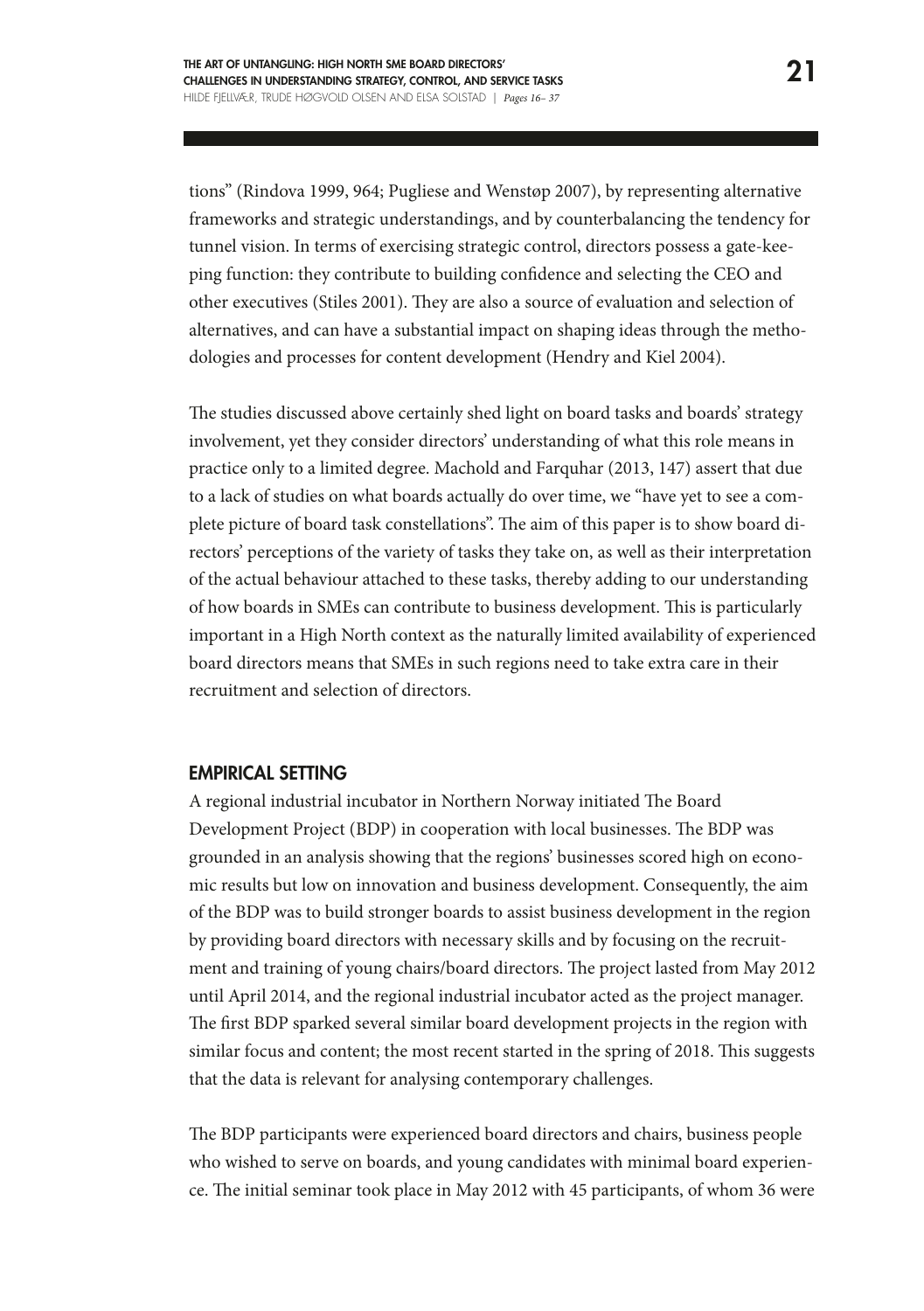experienced board directors, 16 with chair experience. During the project period, the number of participants increased to 57. Our data reveal the perceptions of actual and potential directors, flling a gap as most existing studies rely on the perceptions of chairs and CEOs (Minichilli and Huse 2011).

The project offered two different arenas for skill development: seminars and mentorprotégé relations. The seminars included experts' assessments of various board issues, highlighting that the board's tasks extend beyond merely following laws and regulations. In each seminar, discussion groups consisting of a mix of experienced and inexperienced board directors were organized. The mentors were experienced board directors and served as sparring partners for the protégés, who were young participants. In addition, the protégés enrolled as observers in an existing board, which ofered them an opportunity to observe how the skills they learned at the seminars could be put into practice.

#### RESEARCH METHODS

We used triangulation of methods to increase the validity of our study (Saunders, Lewis, and Thornhill 2012; Yin 2009). First, we observed all the project-initiated seminars and meetings. Tis gave us frst-hand knowledge of the content and structure of the programme, and we easily engaged in informal chats with the participants. We took notes separately and discussed and revised our notes systematically after each seminar. Second, documents provided deeper knowledge about the project context. Third, questionnaires, including items from the project management as well as research-related questions, were distributed to the project participants afer three of the seminars. Table 1 presents an overview of the data sources.

This paper is mainly based on Survey 1 and Survey 3. Survey 1 was sent to all 45 participants at the initial seminar, yielding a response rate of 76% ( $N=34$ ). The survey included two open-ended questions regarding board tasks: (1) "What do you consider as the board's main task?" and (2) "At the seminar on 30 May, three main tasks for the board were presented. Please prioritize these according to importance and explain your prioritization."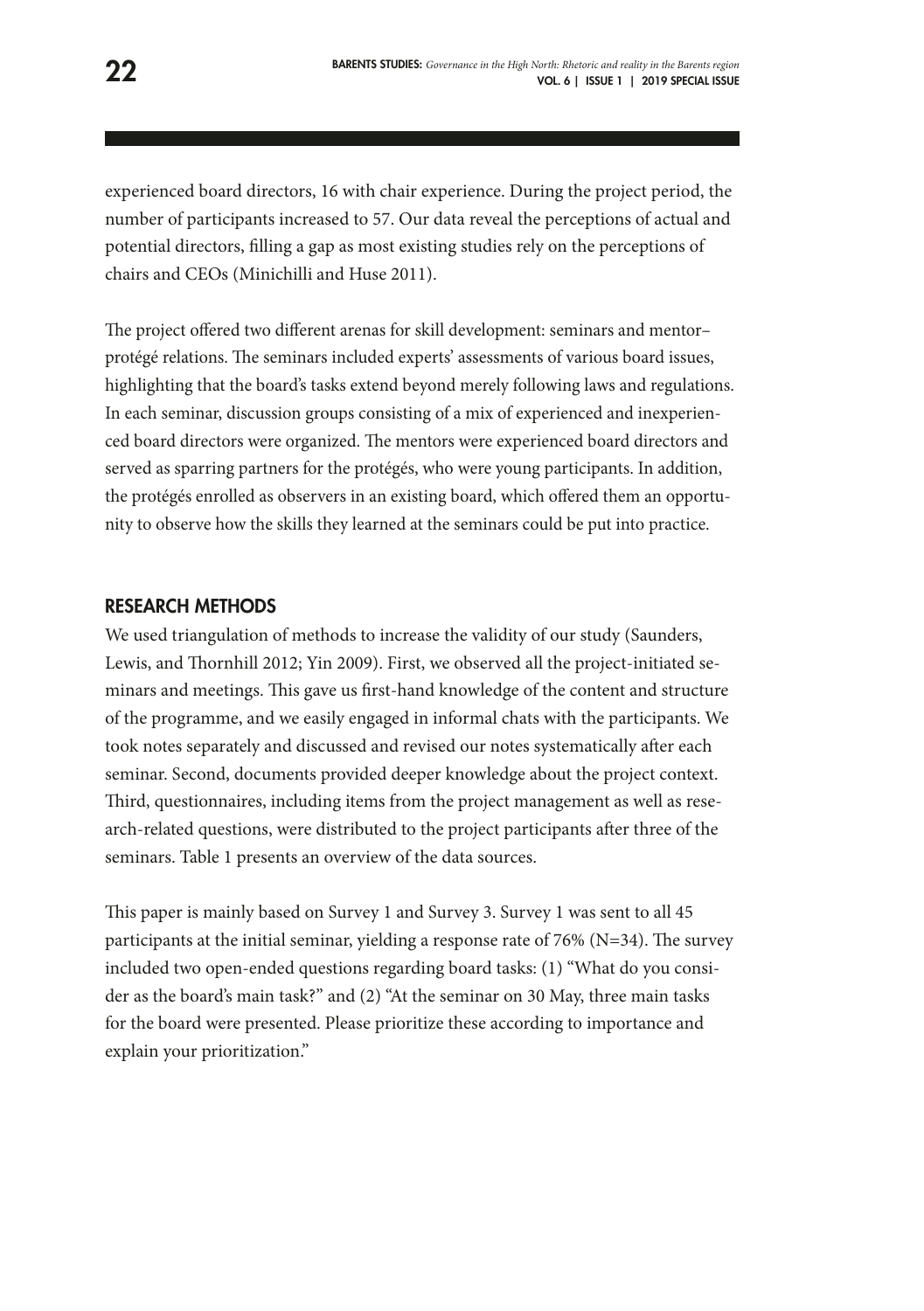

*Table 1: Data sources.*

| 2012         | <b>Activity</b>                        | <b>Number</b><br>of partici-<br>pants | <b>Main content</b>                                                    | Number of<br>researchers<br>present |
|--------------|----------------------------------------|---------------------------------------|------------------------------------------------------------------------|-------------------------------------|
| 30 May       | Initial seminar                        | 45                                    | The board's tasks and responsibilities                                 | 3                                   |
| June         | Survey 1                               | 34<br>respondents                     | Perceptions of the board's main tasks                                  |                                     |
| 12 September | Meeting for<br>protégés                | 5                                     | Expectations to the mentor<br>programme                                | $\overline{c}$                      |
| 15 October   | Meeting for<br>protégés and<br>mentors | 13 protégés<br>10 mentors             | Establishment of the mentor-protégé<br>relations                       | 2                                   |
| 23 October   | Seminar                                | 45                                    | Principles for excellent board work                                    | 1                                   |
| October      | Survey 2                               | 24                                    | Perceptions of the competence<br>requirements for directors and chairs |                                     |

| 2013         | <b>Activity</b>                        | <b>Number</b><br>of partici-<br>pants | <b>Main content</b>                                                     | Number of<br>researchers<br>present |
|--------------|----------------------------------------|---------------------------------------|-------------------------------------------------------------------------|-------------------------------------|
| 21 January   | Meeting for<br>mentors                 | 9 mentors                             | The dialogue as a tool in mentor-<br>protégé relations                  | $\overline{2}$                      |
| 20 February  | Seminar                                | 57                                    | The board's role in change processes<br>and board development processes | $\overline{c}$                      |
| March        | Survey 3                               | 24<br>respondents                     | Perceptions of the content of the<br>board's main roles                 |                                     |
| 24 April     | Meeting for<br>protégés and<br>mentors | 8 protégés<br>12 mentors              | The mentor's role in developing the<br>board role                       | 1                                   |
| 25 September | Regional<br>conference                 | 168                                   | New forum for board work in the<br>High North                           | 3                                   |
| 11 November  | Seminar                                | 33                                    | The board's monitoring task<br>Perceptions of good board work           | $\overline{c}$                      |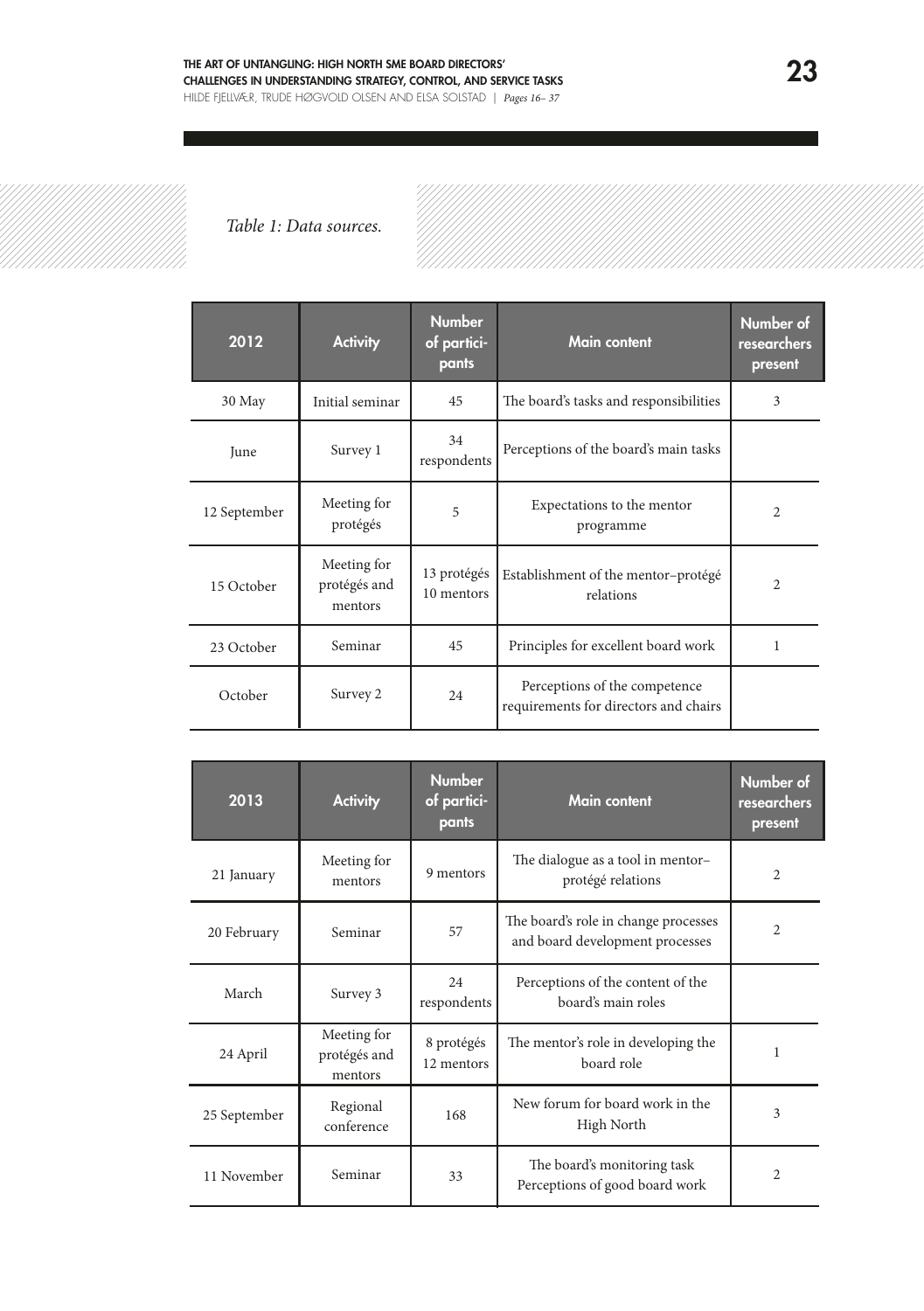| 2014        | <b>Activity</b>                        | <b>Number</b><br>of partici-<br>pants | Main content                                                                                | Number of<br>researchers<br>present |
|-------------|----------------------------------------|---------------------------------------|---------------------------------------------------------------------------------------------|-------------------------------------|
| 20 February | Seminar                                | 26                                    | Two participants presented their<br>businesses and their boards' strategic<br>contributions |                                     |
| 7 April     | Meeting for<br>protégés and<br>mentors | 10 protégés<br>7 mentors              | Evaluation of the mentor<br>programme                                                       | 2                                   |
| 29 April    | Seminar                                | 31                                    | Evaluation and closing of the<br>programme                                                  | 2                                   |



*Table 1: Data sources, continued.*

|          | N  | <b>Sex</b> |      |                     | Age |   | <b>Board</b><br>director |    |     | Chair          |     | Ownership      |
|----------|----|------------|------|---------------------|-----|---|--------------------------|----|-----|----------------|-----|----------------|
|          |    | Male       | Fem. | $20-35$ 36-50 51-65 |     |   | Yes                      | No | Yes | N <sub>0</sub> | Yes | N <sub>0</sub> |
| Survey 1 | 34 | 17         | 17   | 13                  | 20  | 1 | 28                       | 6  | 13  | 21             | 19  | 15             |
| Survey 3 | 24 | 14         | 10   | 9                   | 10  | 5 | 18                       | 6  | 7   | 17             | 9   | 15             |

Table 2: The characteristics *of the respondents*

Survey 3 was designed to complement data from Survey 1. It was sent to all the 57 participants in the BDP after the February 2013 seminar, yielding a response rate of 42% ( $N=24$ ). The objective was to uncover the participants' perceptions of their practice of board tasks. We asked four open-ended questions: (1) "What do you consider as the board's tasks?", (2) "Please describe how you perform the board's control task", (3) "Please describe how you perform the board's service task", and (4) "How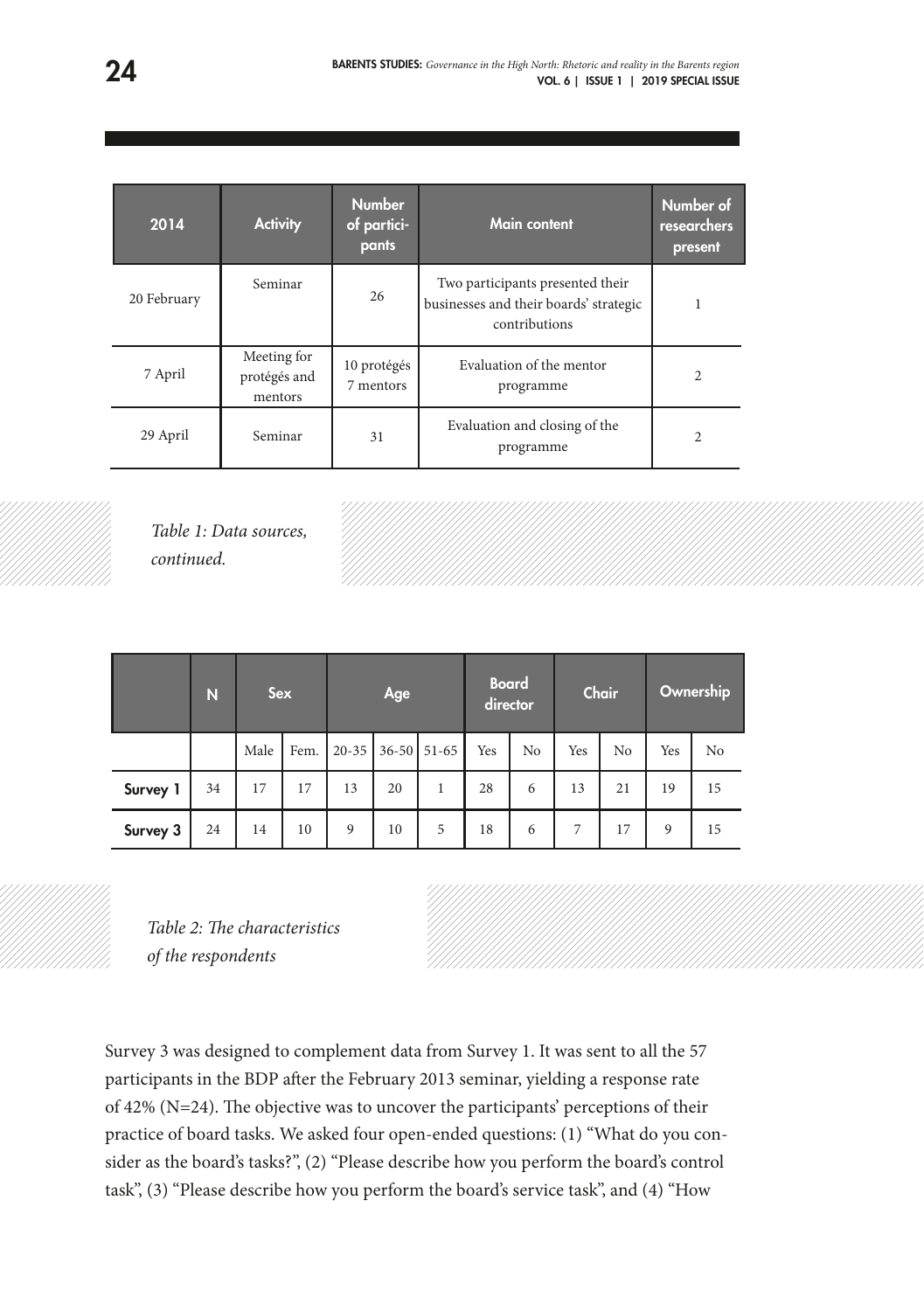do you consider that the board can contribute to business development?" Question 4 was designed to capture the board's strategy tasks. In both surveys, the respondents offered comprehensive answers to these open-ended questions.

Table 2 shows the characteristics of the respondents in the two surveys. It is not possible to trace whether the respondents are the same in the two surveys. The BDP project manager explained that some participants contributed actively throughout the programme. Because respondents in both surveys participated at the June 2012 and February 2013 seminars, it is reasonable to assume that respondents in Survey 3 also responded to Survey 1.

We analysed data in several steps. First, all three researchers individually coded the open-ended data according to the control, strategy, and service tasks. Second, we compared the coding, discussed discrepancies, and agreed on a fnal coding. Tird, we aimed to gain an understanding of the participants' perceptions of the balance between the board tasks. Fourth, we analysed the participants' descriptions of how they practised the diferent tasks.

We validated our fndings at the November 2013 seminar by presenting the study and asking the participants three questions: (1) "Do the presented fndings make sense to you?", (2) "Are our explanations for the fndings plausible?", and (3) "Do you have other possible explanations?" The answers from 24 participants recognized and confrmed our fndings and explanations.

#### EMPIRICAL FINDINGS

In this section, we present the empirical fndings by focusing frst on the emphasis that the respondents placed on the diferent board tasks and then on how they described their practice of these tasks.

#### The three board tasks

Our data show how the respondents prioritized the board tasks according to importance, and suggest that the individual's perceptions of task importance evolve over time. In Survey 1 and Survey 3, an open-ended question asked participants to describe the board's main task. In Survey 1, the respondents shared more quotes referring to control (30 quotes) than strategy (19 quotes) and service (10 quotes). In Survey 3, conducted nine months into the project, the participants seem to place greater stress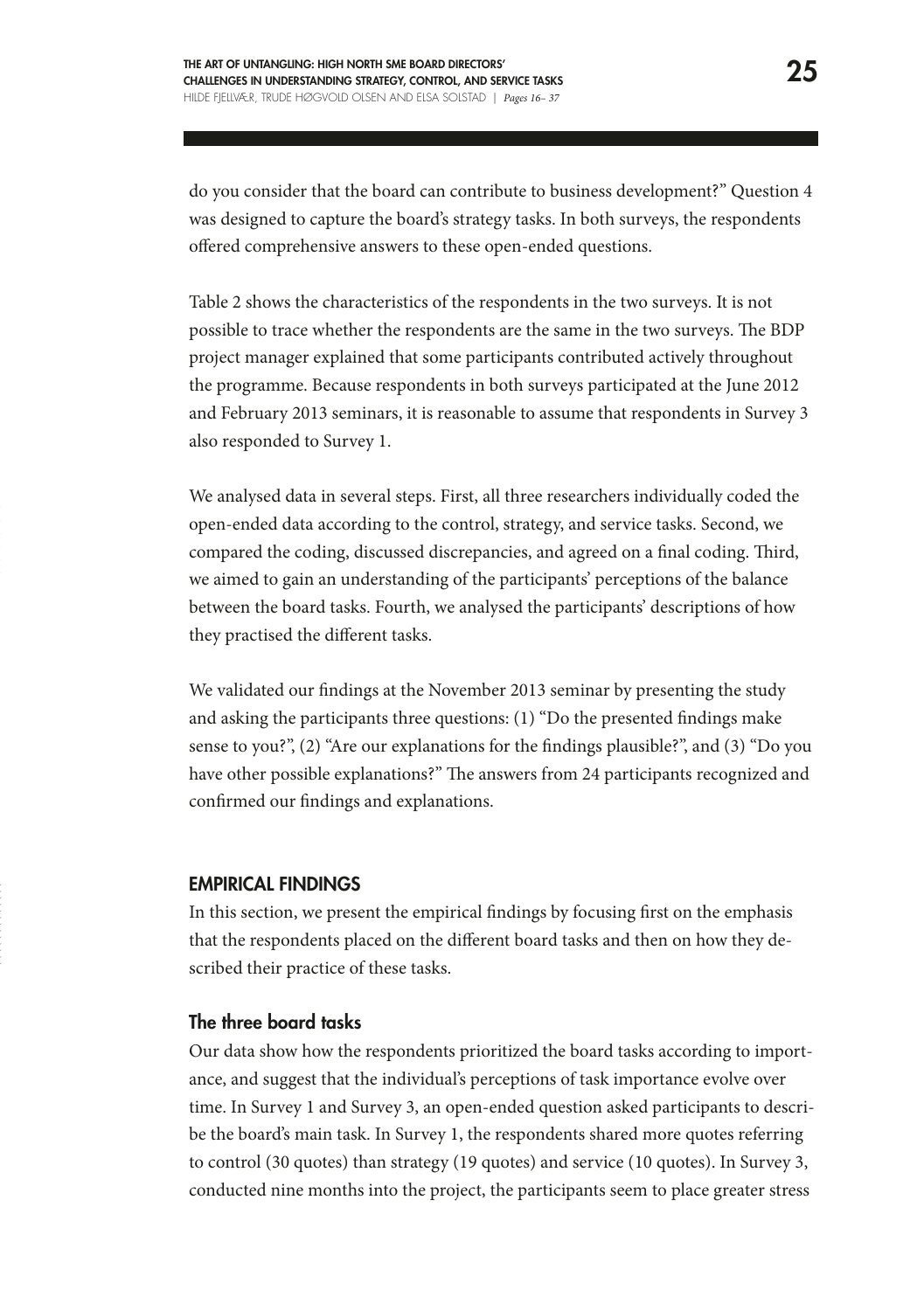on strategy tasks (25 quotes) than on control (22 quotes) or service (12 quotes). If the number of quotes is indicative of the understanding of board tasks, this fnding suggests that respondents increased their focus on strategy tasks over time. However, the participants are not consistent in their responses in Survey 1. When asked to prioritize the tasks according to perceived importance, 62.5% of the respondents highlighted strategy as the most important board task, 28.1% indicated control as the most important, and 9.4 % opted for service.

Table 3 shows that the youngest respondents prioritized control tasks as most important, the older group prioritized strategy tasks, while experienced board directors rated strategy as most important. This indicates that, as the respondents acquired more knowledge about board work, the importance of the strategy task increased. Although these results should be interpreted with caution because of the small N, they do give an indication of how diferent groups of respondents prioritized the diferent board tasks.

# The practice of board tasks

The practice of the strategy task is particularly interesting because the aim of the project was to contribute to business development in the High North. To understand how the participants in the BDP perceived actual board task performance, we asked

|                | Ñ<br>$(\%)$             | <b>Sex</b>             |            |           | Age                    |              | <b>Board</b><br>director |           |                        | Chair                  |                        | Ownership      |
|----------------|-------------------------|------------------------|------------|-----------|------------------------|--------------|--------------------------|-----------|------------------------|------------------------|------------------------|----------------|
|                |                         | Male                   | Fem.       | $20 - 35$ | $36 - 50$              | $51 - 65$    | Yes                      | No        | Yes                    | No                     | Yes                    | N <sub>o</sub> |
| Strategy       | 20<br>(100)             | $\overline{9}$<br>(55) | 11<br>(45) | 5<br>(25) | 15<br>(75)             | $\mathbf{0}$ | 19<br>(95)               | 1<br>(5)  | 8<br>(40)              | 12<br>(60)             | 12<br>(60)             | 8<br>(40)      |
| Control        | $\overline{9}$<br>(100) | $\overline{4}$<br>(44) | 5<br>(56)  | 6<br>(67) | 3<br>(33)              | $\Omega$     | 6<br>(67)                | 3<br>(33) | $\overline{4}$<br>(44) | 5<br>(56)              | $\overline{4}$<br>(44) | 5<br>(56)      |
| <b>Service</b> | 3<br>(100)              | $\overline{c}$<br>(67) | 1<br>(33)  | 1<br>(33) | $\overline{2}$<br>(67) | $\mathbf{0}$ | 3<br>(100)               | $\Omega$  | 1<br>(33)              | $\overline{c}$<br>(67) | $\overline{2}$<br>(67) | (33)           |



*Table 3: How diferent respondents prioritized board tasks*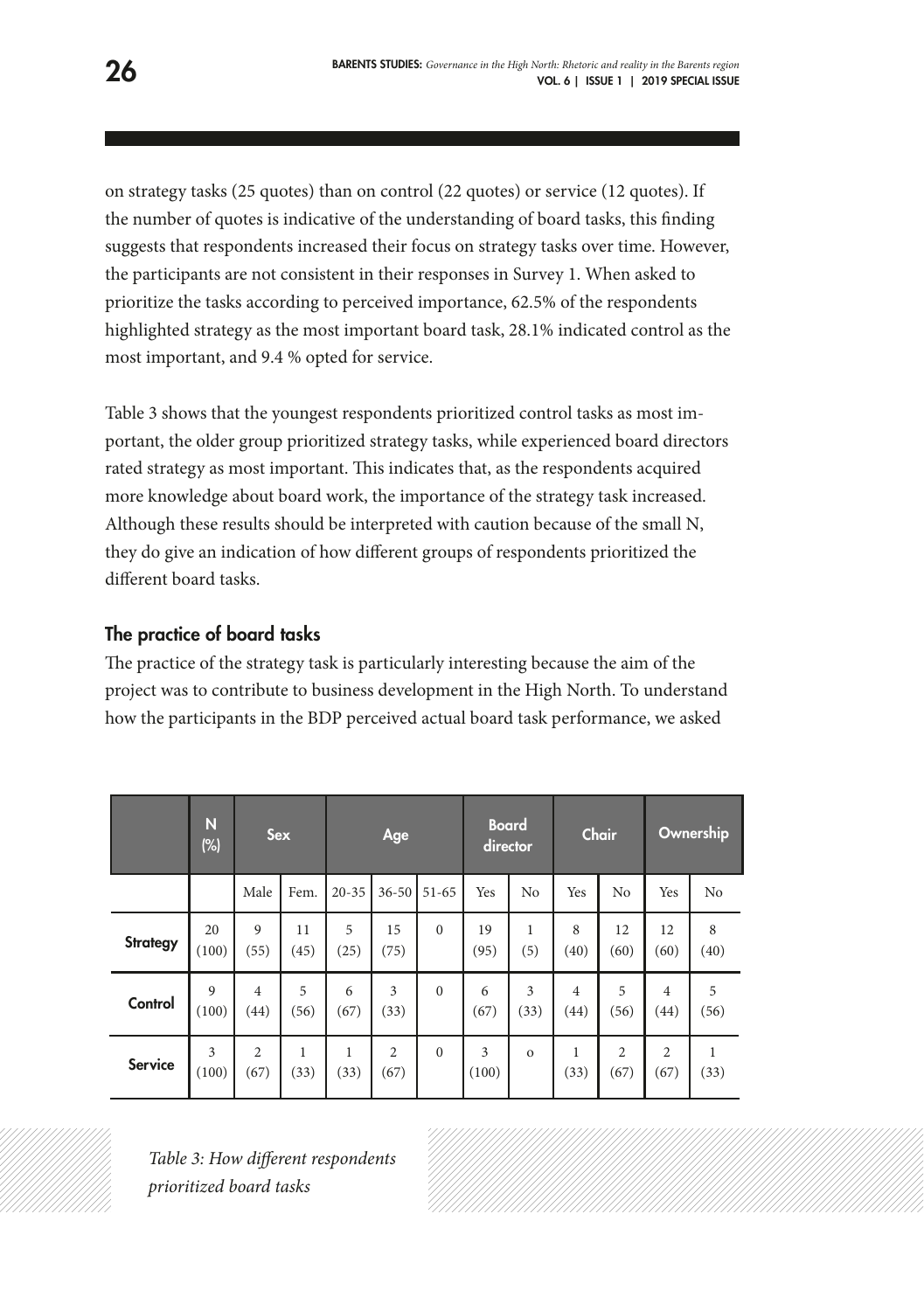open-ended questions in Survey 3. Table 4 was developed based on a summary of previous research on board tasks and activities describing the investigated relations between tasks, task dimensions, and examples of related activities (Machold and Farquhar 2013, 155). The table compares illustrative examples from our data with subcategories and activities of diferent board tasks described in the literature.

As seen in Table 4, the respondents were quite specifc in their ideas of the control task. The participants described the control task by referring to activities that they perform, and not only to the principles of control. These activities can be summarized as "making sure" that laws are followed in business operations, that the business operates within healthy economic frames, that the business operates according to the board's decisions, and that the owners' interests are taken care of. While it was not included in the presentations and discussions about the control task in the BDP, the respondents included strategic control in their descriptions of the control task.

The service task is particularly relevant in the dyadic relationship between the chair of the board and the CEO because most of the activities involved here have an indirect infuence on value creation (van den Heuvel et al. 2006). When the participants described the service task, they referred to vital goals. However, their descriptions of the kind of activities involved were quite vague and associated with "helping the CEO". Although the respondents' perception of the service task as helping the CEO is appropriate, it is interesting that their descriptions of what they actually did were signifcantly less specifc than their descriptions of control activities. For example, they described helping the CEO by sharing knowledge, but did not specify when, how, and what knowledge they shared. They highlighted situations in which it might be necessary to help the CEO, for example when making difficult decisions. However, they did not describe what they did to help the CEO in such situations or the type of decisions for which this help was required.

The perceptions of the strategy task were surprisingly underdeveloped by our respondents, bearing in mind that they considered this the most important task. "Long-term issues" seemed to be strongly associated with this as the participants described the goal of this task as long-term thinking. However, they did not include ideas of what



Table 4: The perceptions of board *task practice (Next page)*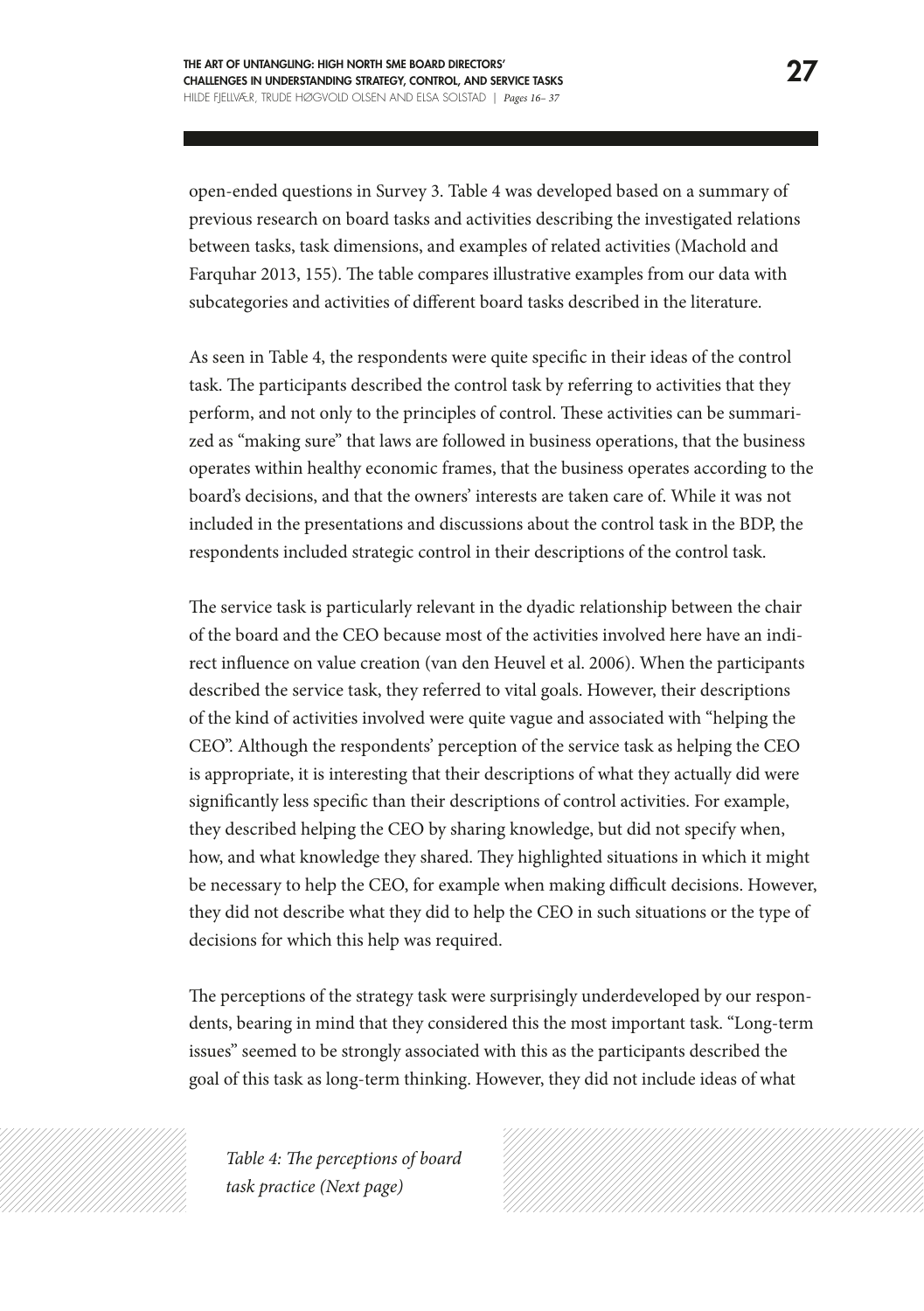#### 28 BARENTS STUDIES: *Governance in the High North: Rhetoric and reality in the Barents region*  VOL. 6 | ISSUE 1 | 2019 SPECIAL ISSUE Illustrative citations of board activities in our data

#### Control task

"Ensure that the laws are followed"

"Control that the business is operating according to laws, ethics, and accountability"

"Comply with formal criteria in diferent laws"

"Ensure fnancially secure operations" "Supervise the company's fnancial development" "Have competences to read the budget critically

"Control that the company is on the right course according to the strategy" "Ensure that the decisions of the board are implemented"

"To manage the owners' investments in the best possible ways" "Control that the administration manages the company to the best for the company, the owners, and the society" "Monitor potential conficts that may harm the company"

#### Service task

"To adjust the course and coach the management" "Being a sparring partner for the management" "Make suggestions, contribute to fnding the direction, sharing knowledge"

> "Help the CEO to make difficult decisions" "Being a positive ambassador for the company" "Being available"

> > "Give advice in challenging decisions"

"Being a gatekeeper to the board directors' networks" "Making use of one's own network" "Being a door-opener"

#### Strategy task

"Make good decisions and make sure they are implemented" "The board should plot a course" "To set objectives and give direction to the company's activities" "The board's main role is to make sure that the strategy is correct" "Decide on a joint plan and create an understanding of the way ahead"

"Facilitate good decision processes"

"A good board with directors who complement each other regarding competences and opinions will be able to see challenges from diferent angles and therefore make better decisions"

"Contribute with knowledge from other industries and companies"

"Utilize the competence represented in the board"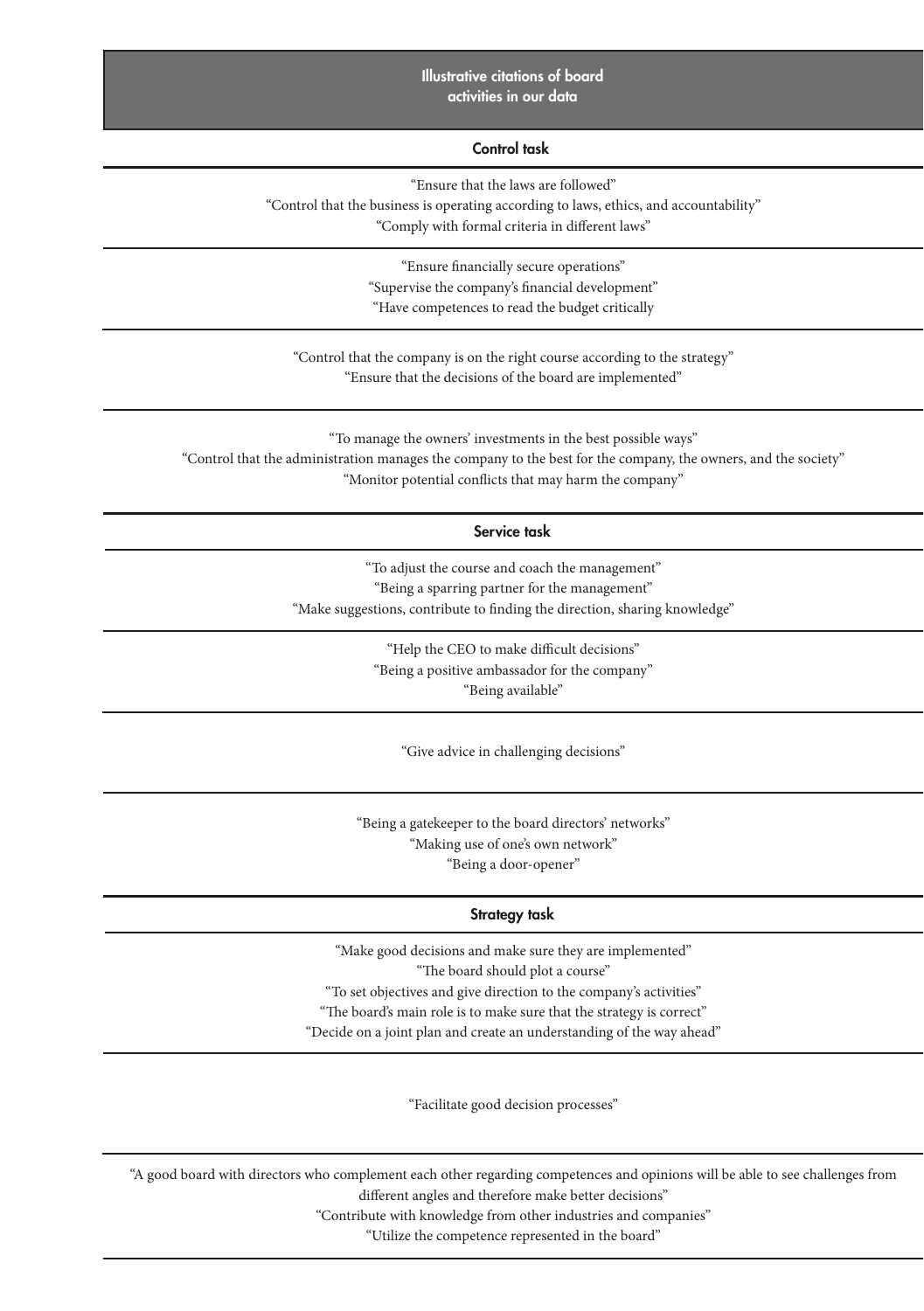| <b>Summary of activities</b>                               | Subcategories in the literature                                                                                                     | <b>Activities described</b>                                                                                                                                       |  |  |
|------------------------------------------------------------|-------------------------------------------------------------------------------------------------------------------------------------|-------------------------------------------------------------------------------------------------------------------------------------------------------------------|--|--|
| described in our data                                      | (Machold and Farquhar 2013, 155)                                                                                                    | in the literature                                                                                                                                                 |  |  |
|                                                            |                                                                                                                                     |                                                                                                                                                                   |  |  |
| Make sure that laws are followed in<br>business operations | Behaviour control<br>(Huse 2007; Minichilli et al. 2009;<br>Zona and Zattoni 2007)                                                  | Monitoring, review and control of<br>procedures and policies<br>(Machold and Farquhar 2013, 155)                                                                  |  |  |
| Make sure that the business                                | Output/quantitative control                                                                                                         | Monitoring and control of                                                                                                                                         |  |  |
| operates within healthy                                    | (Huse 2007; Minichilli et al. 2009;                                                                                                 | activities and budgets                                                                                                                                            |  |  |
| economic frames                                            | Zahra and Pearce 1989)                                                                                                              | (Machold and Farquhar 2013, 155)                                                                                                                                  |  |  |
| Make sure that the business                                | Strategic control (Carpenter and                                                                                                    | Monitoring and control of business and                                                                                                                            |  |  |
| operates according to the board's                          | Westphal 2001; Minichilli et al. 2009;                                                                                              | strategic plans (Machold and Farquhar                                                                                                                             |  |  |
| decisions                                                  | Wan and Ong 2005)                                                                                                                   | 2013, 155)                                                                                                                                                        |  |  |
| Make sure that owners' interests<br>are taken care of      | Control of the executive team (Carpenter)<br>and Westphal 2001; Huse 2007; Van den<br>Heuvel et al. 2006; Zahra and Pearce<br>1989) | Initiate and follow up management control<br>systems, assess top management, and<br>determine incentives and sanctions, define<br>decision power delegated to CEO |  |  |

| Help the CEO by sharing<br>knowledge                                                                                  | Provision of resources (Hillman and<br>Dalziel 2003; Wan and Ong 2005)                                                        | Access to financial and knowledge resources                                                                               |  |  |
|-----------------------------------------------------------------------------------------------------------------------|-------------------------------------------------------------------------------------------------------------------------------|---------------------------------------------------------------------------------------------------------------------------|--|--|
| Help the CEO                                                                                                          | Mentoring (Huse 2007)                                                                                                         | Follow-up of specific processes and details,<br>work as a sounding board for new CEOs<br>and SMEs, sources of information |  |  |
| Give advice to the CEO                                                                                                | Advice (Huse 2007; Minichilli et al. 2009;<br>Wan and Ong 2005)                                                               | Discuss how to supplement existing<br>knowledge and competencies                                                          |  |  |
| Help the CEO by introducing him/<br>her to new networks and by using<br>own networks to the benefit<br>of the company | External networking and legitimacy<br>(Huse 2007;<br>Minichilli et al. 2009; Zahra and Pearce<br>1989; Huse and Rindova 2001) | Monitoring of rivals,<br>access to information and people                                                                 |  |  |

| Give long-term directions to the<br>company's activities<br>Make decisions | Taking strategic decisions (Judge and<br>Zeithaml 1992; Huse 2007; Ruigrok et al.<br>2006; Stiles and Taylor 2002;<br>Wan and Ong 2005)                                       | Choose between strategic options, review<br>and analyse the CEO's proposals                                        |
|----------------------------------------------------------------------------|-------------------------------------------------------------------------------------------------------------------------------------------------------------------------------|--------------------------------------------------------------------------------------------------------------------|
| Facilitate decision processes                                              | Shaping strategic decisions (Judge and<br>Zeithaml 1992; Huse 2007; Minichilli et<br>al. 2009; Ruigrok et al. 2006; Stiles and<br><b>Taylor 2002)</b>                         | Discuss the existing strategy and determine<br>the degree of strategic renewal, identify and<br>interpret          |
| Utilize competences represented<br>on the board                            | Influencing content, process, and conduct<br>of strategy (Demb and Neubauer 1992;<br>Huse 2007; Minichilli et al. 2009; Ruigrok<br>et al. 2006; Pettigrew 1992a; Stiles 2001) | Make strategic proposals, take part in<br>dealing with crises, determine and maintain<br>the definition of borders |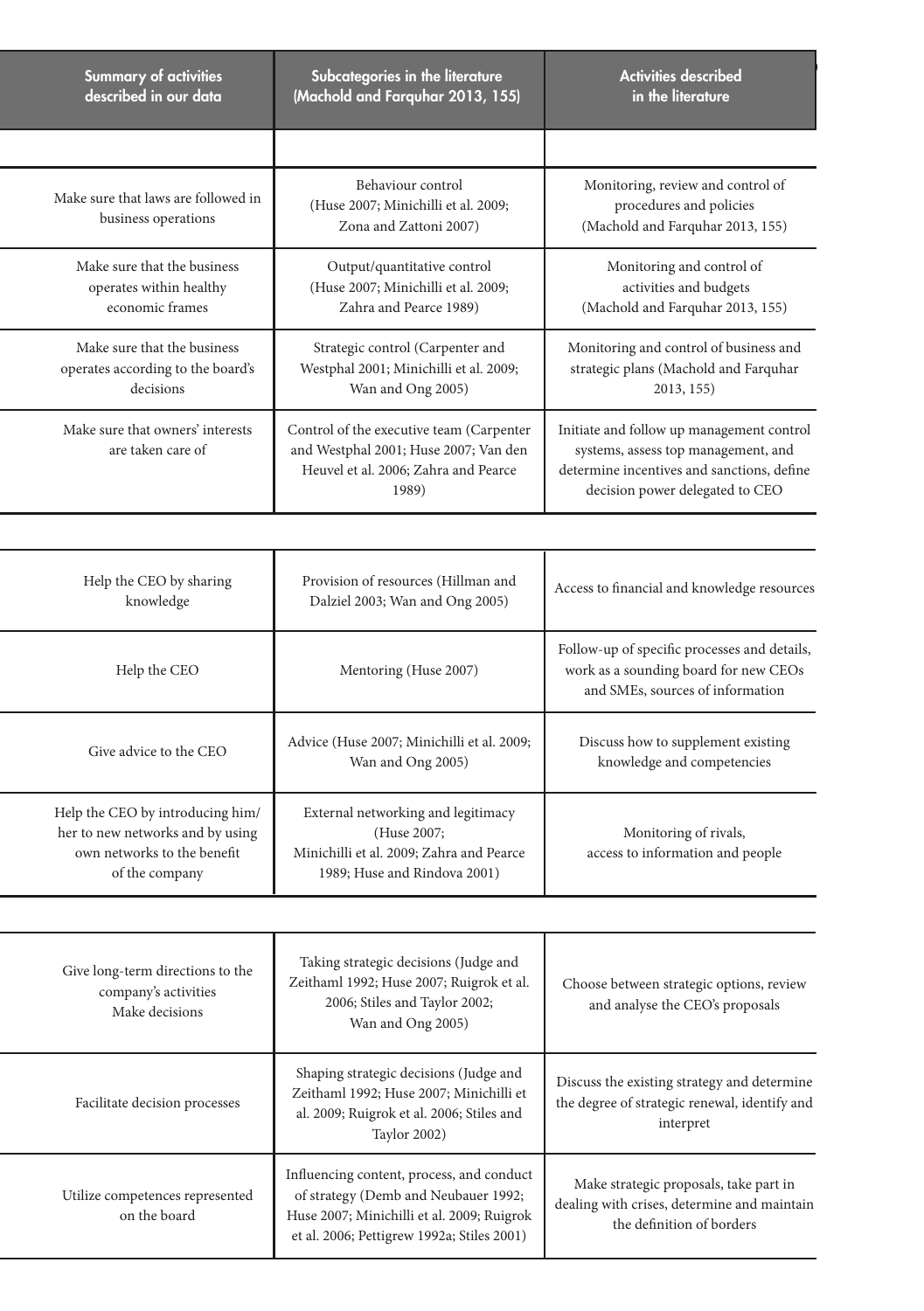this meant or how to achieve it, nor did they mention networks and the role that networks can play in the strategy process when describing actual activities related to the strategy task. Instead, they regarded networks as part of the service task role.

While the respondents' descriptions of the activities related to the control and service tasks could be generalized into verbs such as "make sure" and "help", the descriptions of activities related to the strategy task rest with verbs such as "facilitate" and "give direction". Our respondents described a diference between facilitating good decision processes and actually making decisions. However, our data do not provide descriptions of what board directors actually did to facilitate and make decisions. These fndings show that the respondents had a rather limited understanding of the service and strategy tasks.

#### **DISCUSSION**

The aim of the BDP was to develop the participants' understanding of board work, and by doing that the ultimate goal was to mentor board directors who could, in turn, contribute to SME business development. Surprisingly, although the programme highlighted a full range of tasks, we found that the respondents had difficulties grasping the meaning of the board's service and strategy tasks, resulting in a mismatch between boards' need to focus on strategy and service and respondents' primary focus on control tasks. However, we also found that the board directors' understanding of these tasks develops over time. These findings imply challenges for the potential of SME board directors and boards to contribute to business development.

We have seen that the individuals' perceptions of the detail of board tasks varied greatly. The respondents specifically described that they practised control tasks according to activities associated with four diferent types of control (Machold and Farquhar 2013): behaviour control, output control, strategic control, and control of the executive team. Even though most of the literature can give an impression that the control task is limited to control regarding ownership interests, fnancial control, and legal issues (Kaufman and Englander 2005; Tricker 2012), our respondents also included control of strategy (Carpenter and Westphal 2001; Machold and Farquhar 2013; Minichilli et al. 2009; Wan and Ong 2005). Activities associated with strategic control represent the board's indirect infuence on strategy (Fiegener 2005) through evaluating past performance, conducting high-level reviews of strategic plans, and monitoring executive and frm performance (Hendry and Kiel 2004).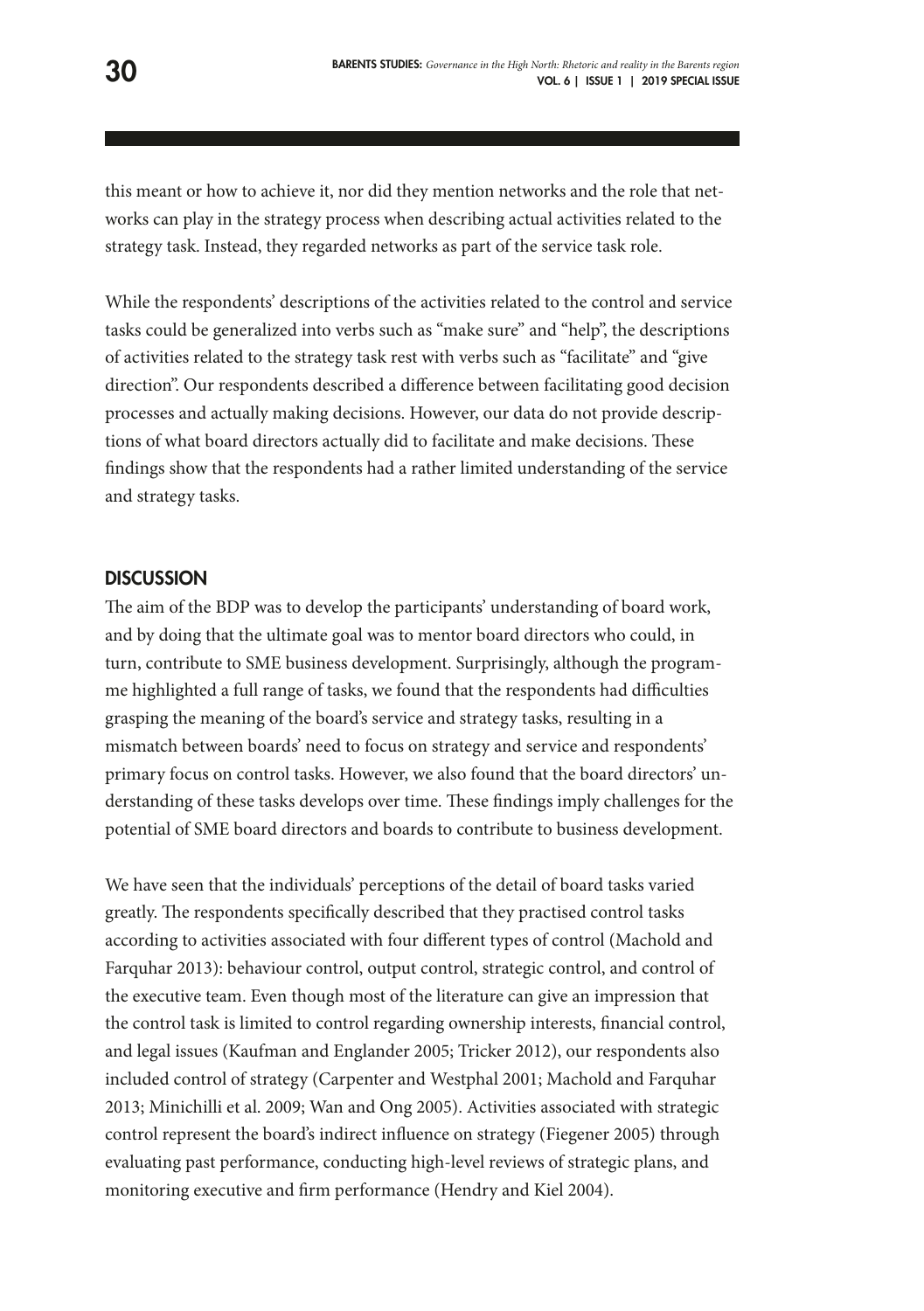Regarding the service task, the literature covers a much broader spectrum of activities (Huse 2007; Machold and Farquhar 2013) than "helping the CEO", as illustrated in our data. The service activities considered in the literature are more specific than the respondents' notions. They range from directors following up at both an individual and an organizational level to examples of specifc activities to provide information on alternatives and people, follow up on specifc processes and details, and monitor rivals (e.g., Huse 2007; Minichilli et al. 2009; Wan and Ong 2005). To be able to provide assistance, directors need to be aware of the range of possible activities. For example, mentoring and advice are activities that are dependent on interaction and trust between CEO and directors, and the individual director's experience, competences, and networks will be crucial. However, the provision of resources, external networking, and legitimacy are less tied to the CEO–director dyad but instead depend on external–internal relations and the ways in which directors can contribute to the focal organization rather than to the CEO him/herself. The rather narrow understanding of the service task among the respondents could thus hamper their contribution to business development.

Even though the respondents described strategy task activities in terms of taking and shaping strategic decisions as well as shaping the content, process, and conducting of strategy (Machold and Farquhar 2013; Stiles 2001), their descriptions were vague. To handle these tasks, the literature highlights board composition, networks, and the board's involvement in the strategic decision process. The board can infuence strategy directly by involvement in strategic decision making, by ratifying strategic proposals (taking strategic decisions), by asking probing questions (strategic content), and by helping to formulate, assess, and decide upon strategic alternatives (shaping strategic decisions and shaping the strategic content and context) (McNulty and Pettigrew 1999).

Even though the respondents' descriptions of the strategy task were vague, they were explicit about how they exercised strategic control – for example by making sure the business operated in accordance with the board's decisions. This observation can partly be explained by interactions between board tasks that make it difficult to delineate board tasks in practice (Machold and Farquhar 2013). So, does it matter whether the respondents label board activities as strategy or control as long as the tasks are performed? Afer all, for CEOs in High North SMEs, a board focusing on control may represent a safety net in terms of the company's compliance with laws and regulations. Still, we argue that it does matter. For example, an important distinc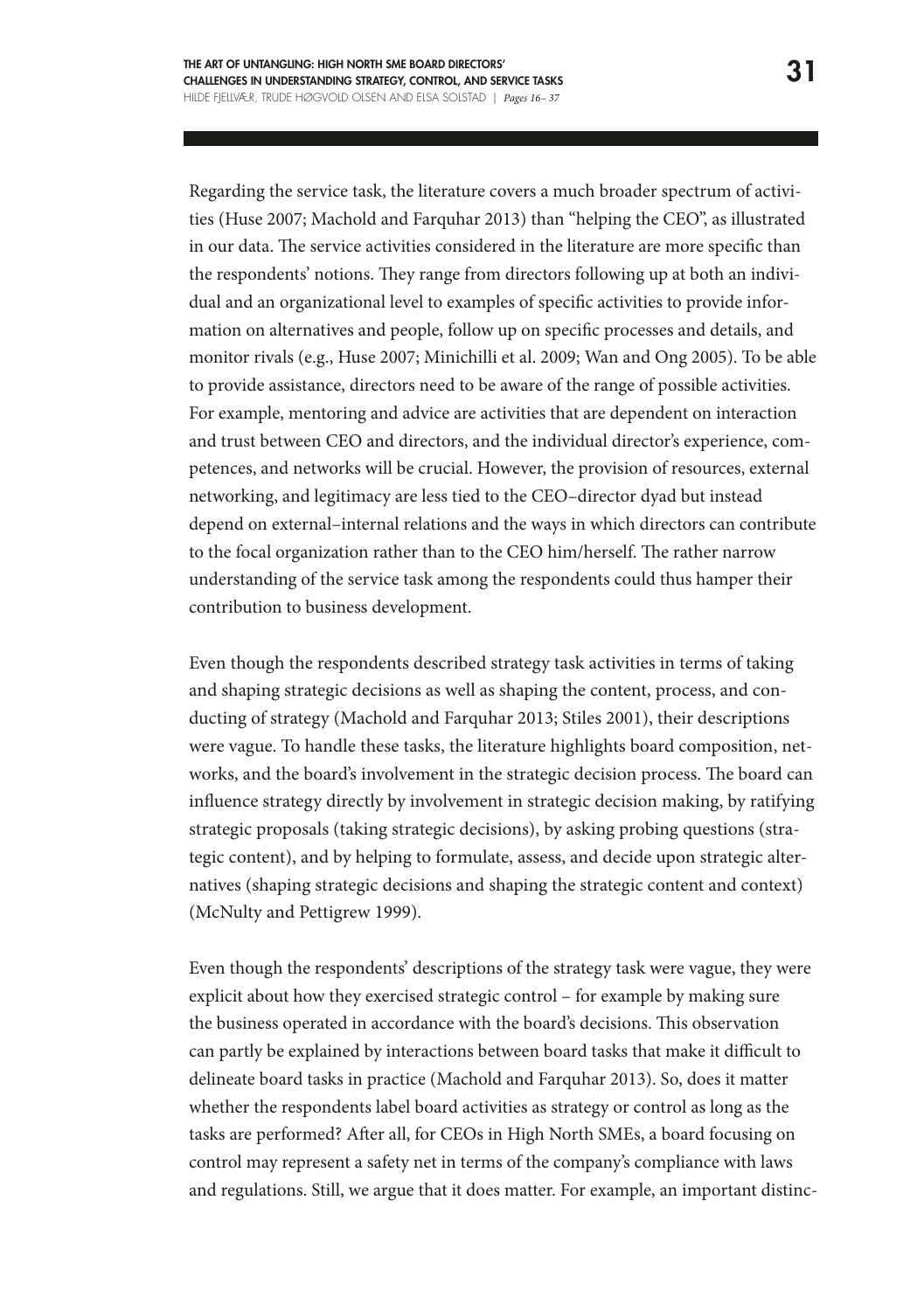tion between strategy and control tasks is the time perspective. While control means an assessment of history, strategy tasks are future-oriented and focus on how to develop the business. In a context where growth and innovation are presented as the main business challenges, strategy is important. Even though strategic control may be a necessary condition for business development, board directors who operate with a mindset characterized by control could be hampered in their ability to put business development on the agenda because their cognitive framing will infuence their perceptions and subsequent actions (Cornelissen and Werner 2014). The strategy task is varied and dependent on, for example, the industry the company competes in, stages in business development, and ownership structure. The literature has also identified a range of activities board directors can engage in such as identifying problems and developing solutions by, for instance, scanning the environment (Rindova 1999).

Above we have highlighted the need to understand all of the tasks boards should engage in. However, it is even more important that they are able to engage in a multiplicity of tasks. The seminars in the BDP emphasized the three main tasks separately, but we found little evidence of emphasis placed on the interaction between tasks or the ability to move between them. Our data show that respondents with extensive board experience were more likely to prioritize strategy tasks than were respondents with little or no board experience, suggesting that the understanding of board tasks, their importance, and their interdependence develop over time. In development programmes, participants will understand the content based on their prior knowledge. The less prior knowledge you have, the more you tend to focus on the things that are easy to grasp. It is reasonable to assume that the programme participants with less prior knowledge possessed less power than the experienced board directors in the programme. This finding is in line with research that shows that the more power an individual has, the more abstract thinking they are able to engage in (Smith and Trope 2006). The understanding of board tasks may also be context-dependent. The limited understanding of service and strategy tasks identifed here could be understood in the light of the characteristics of the region in our study where businesses scored high on economic results but low on growth and innovation, implying that they concentrate more on control than strategy.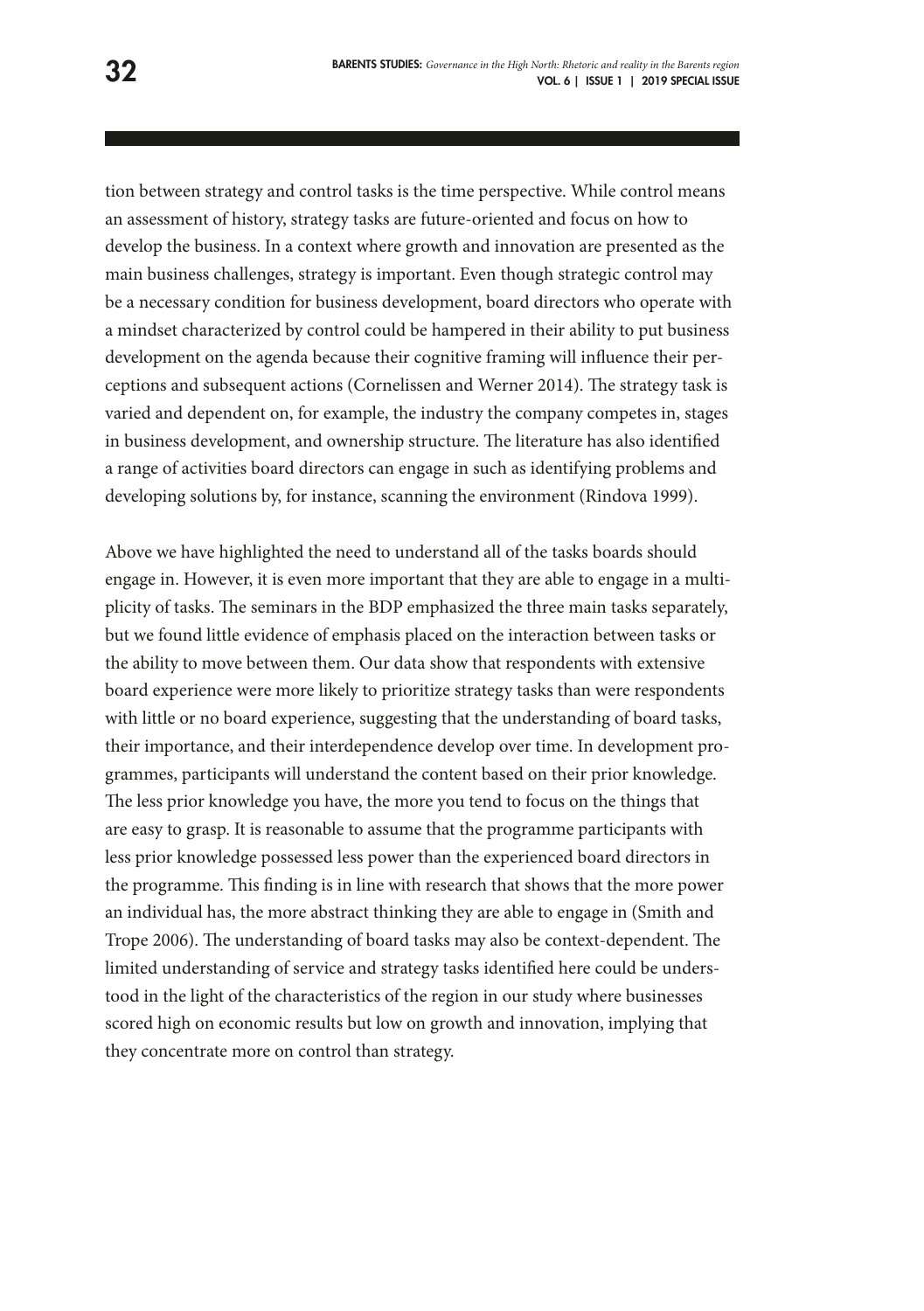#### **CONCLUSION**

Boards of directors represent an important, but understudied, resource for business development of High North SMEs. Board directors can infuence business development through strategy and service tasks. Our study contributes to the literature by identifying two challenges of board directors' contribution to business development in SMEs: an underdeveloped understanding of strategy and service tasks and a mismatch between what SME boards need (strategy) and what board directors seem to focus on (control). This mismatch could imply that SMEs in peripheral regions such as the High North are held back because competence regarding strategy and business development may not be available to them. In Norway, board work is seldom included as a compulsory course in bachelor's and master's programmes at business schools. Knowledge and skills in board work are learned through practice in the boardrooms. Projects like the studied BDP open up possibilities for the participants to share and discuss board work experiences outside of their own boardrooms. One way to develop such programmes further is to include activities targeted at strengthening CEO relations – for example, by including sessions where CEOs and board directors participate together. Arenas for collective refections seem especially important in areas where geographical distance may be a barrier for sharing experiences. Such programmes may contribute to the collective sense-making of boards' roles in High North SME business development by, for instance, highlighting the interdependence between tasks of strategic control and strategic development.

Our data raise new questions about board dynamics that seems particularly important for High North SMEs. Further research is needed to understand how boards engage in continuous business development. Interesting questions to explore include how board composition in SMEs affects the understanding of the board's tasks, whether boards in SMEs have capacity beyond the control task, and whether and how the control task, including strategic control, contributes to business development. Given that there is a potential mismatch between the control role focus of many directors and SMEs' need for business development, future research should examine whether there are any particular challenges or benefts for SMEs in the High North in achieving a better dynamic between these tasks. This would provide a base of knowledge on which to build future board development programmes.

Our research can help board directors understand more of the variety of board task activities that are important for business development. A better grasp of constructs and ideas of board work could enable directors to see the link between their activities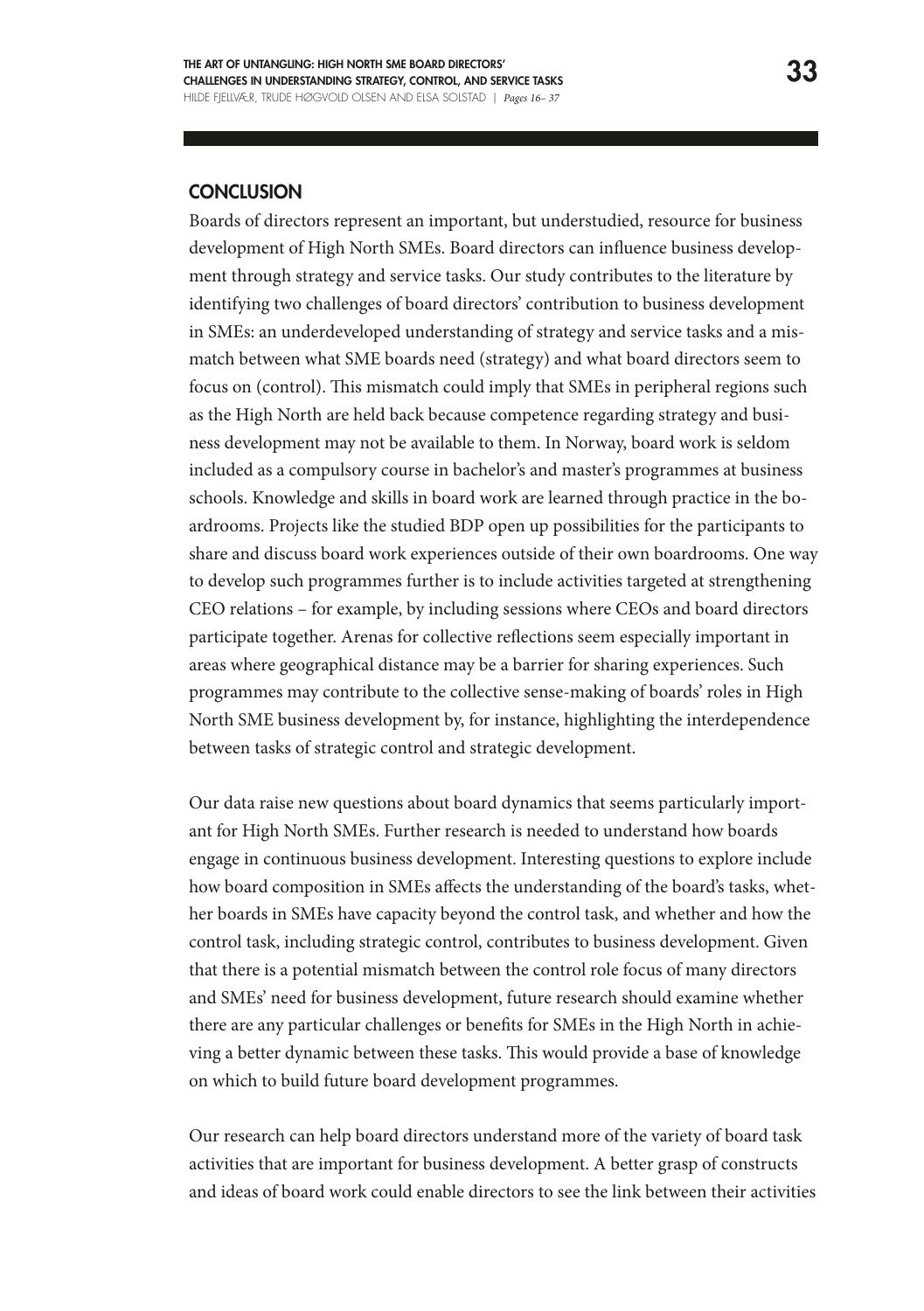and the potential for business development more clearly. When designing board development programmes, it might also be pertinent to include elements promoting the understanding that in order to contribute to business development, boards of directors must engage in multiple activities. Such development programmes should explicitly challenge the directors' awareness of the actual tasks that they do or do not engage in. The BDP had participants with no board experience and also with extensive board experience. Even though this facilitated knowledge transfer from the experienced to the inexperienced, the programme cannot, in the short and intermediate term, provide the necessary foundation to raise the awareness and competence of less experienced candidates to understand and execute the multiplicity of necessary board tasks.

The study also has implications for what owners of SMEs looking for a board of directors should focus on. First, avoid family or friends (Huse 2011), try to recruit a group of people with complementary competencies including someone who understands the particular industry or has operational experience (Zattoni and Pugliese 2012). Second, strengthen the CEO–chair relation, as this is a core prerequisite for the development of a dynamic working relationship between the board and management (McNulty and Pettigrew 1999). Boards can contribute to the business by performing strategy tasks, but for owners of SMEs it is also vital to understand that boards can make a substantial contribution through service tasks in the dyadic relationship with the CEO (Nordqvist and Minichilli 2009; Huse and Gabrielsson 2012). This also implies that CEOs must be open to a close dialogue and interaction with board directors in general, and the chair in particular (Kakabadse et al. 2006).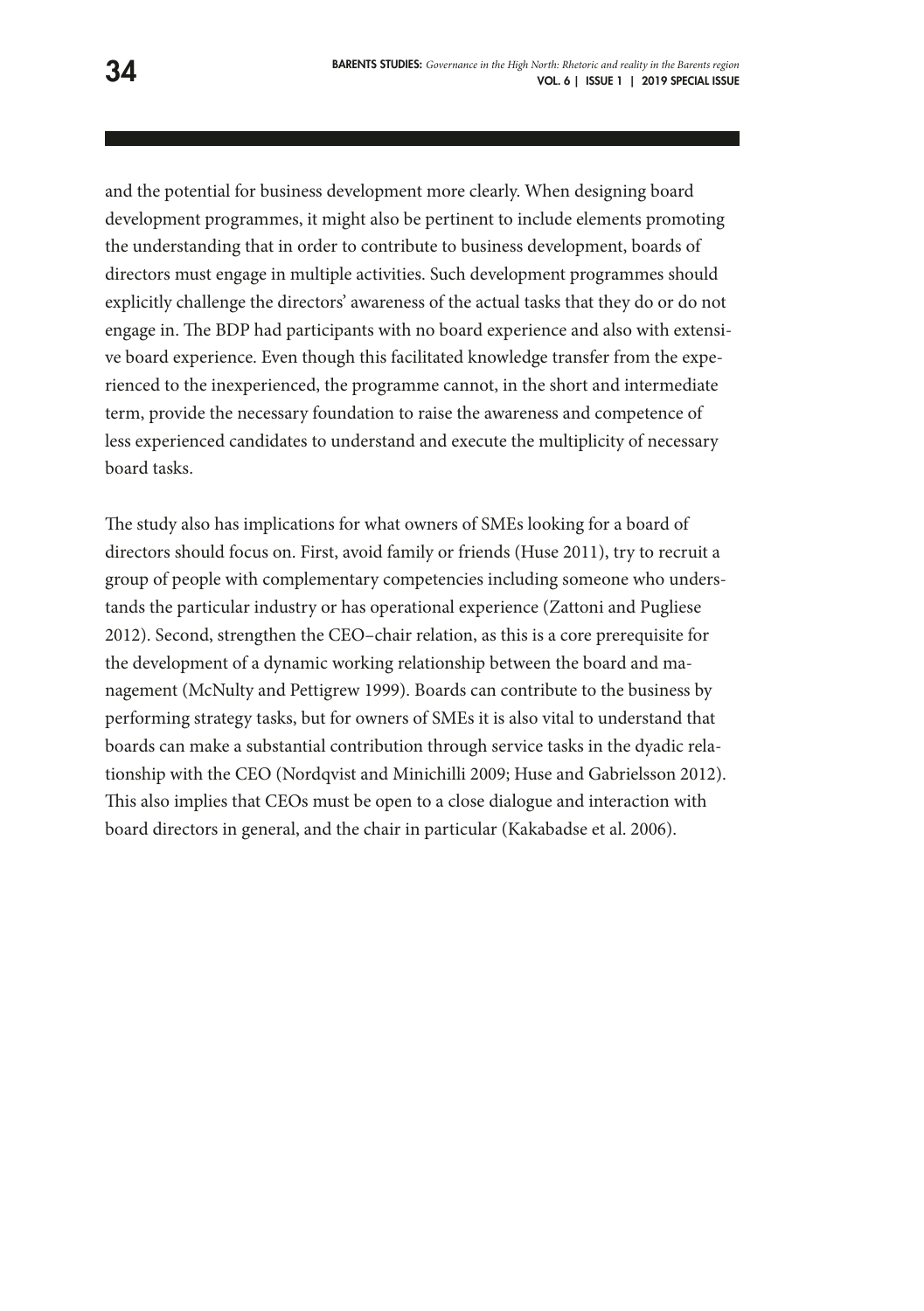#### **REFERENCES**

*Arctic human development report,* 2004. Akureyri: Stefansson Arctic Institute.

Baysinger, B. and Hoskisson, R.E., 1990. The composition of boards of directors and strategic control: Efects on corporate strategy. *Academy of Management Review,* 15, 1, pp. 72–87.

Bjørnå, H. and Mikalsen, K.H., 2016. Working for development in the High North: Mayoral strategies and leadership styles. *Barents Studies*, 3, 1, pp. 1–31.

Borch, O.J. and Huse, M., 1993. Informal strategic networks and the board of directors. *Entrepreneurship: Theory and Practice*, 18, 1, pp. 23–36.

Carpenter, M.A. and Westphal, J.D., 2001. The strategic context of external network ties: Examining the impact of director appointments on board involvement in strategic decision making. *Academy of Management Journal,* 44, 4, pp. 639–660.

Cornelissen, J.P. and Werner, M.D., 2014. Putting framing in perspective: A review of framing and frame analysis across the management and organizational literature. *The Academy of Management Annals*, 8, 1, pp. 181–235.

Demb, A. and Neubauer, F.F., 1992. *The corporate board.* Oxford: Oxford University Press.

Fama, E. and Jensen, M.C., 1983. Separation of ownership and control. *Journal of Law and Economics,* 26, 2, pp. 301–325.

Fiegener, M.K., 2005. Determinants of board participation in the strategic decisions of small corporations. *Entrepreneurship: Theory and Practice*, 29, 5, pp. 627–650.

Forbes, D. and Milliken, F., 1999. Cognition and corporate governance: Understanding boards of directors as strategic decision-making groups. *Academy of Management Review*, 24, 3, pp. 489–505.

Gabrielsson, J. and Huse, M., 2002. The venture capitalist and the board of directors in SMEs: Roles and processes. *Venture Capital*, 4, 2, pp. 125–146.

Gabrielsson, J. and Politis, D., 2009. Board control and innovation: An empirical study of small technology-based frms. In: M. Huse, ed., *Te value creating board. Corporate governance and organizational behaviour.* London: Routledge, pp. 505–519.

Golden, B.R. and Zajac, E.J., 2001. When will boards infuence strategy? Inclination x power = strategic change. *Strategic Management Journal*, 22, 12, pp. 1087–1111.

Hendry, K. and Kiel, G.C., 2004. The role of the board in frm strategy: Integrating agency and organisational control perspectives. *Corporate Governance: An International Review,* 12, 4, pp. 500–520.

Hillman, A.J. and Dalziel, T., 2003. Boards of directors and frm performance: Integrating agency and resource dependence perspectives. *Academy of Management Review,* 28, 3, pp. 383–396.

Hoskisson, R.E., Hitt, M.A., Johnson, R.A., and Grossman, W., 2002. Conflicting voices: The efects of institutional ownership heterogeneity and internal governance on corporate innovation strategies. *Academy of Management Journal,* 45, 4, pp. 697–716.

Hoskisson, R.E. and Turk, T.A., 1990. Corporate restructuring: Governance and control limits of the internal capital market. *Academy of Management Review*, 15, 3, pp. 459–477.

Hung, H., 1998. A typology of the theories of the roles of governing boards. *Corporate Governance: An International Review*, 6, 2, pp. 101–111.

Huse, M., 1990. Board composition in small enterprises. *Entrepreneurship and Regional Development*, 2, 4, pp. 363–674.

Huse, M., 2000. Boards of directors in SMEs: A review and research agenda. *Entrepreneurship and Regional Development*, 12, 4, pp. 271–290.

Huse, M., 2007. *Boards, governance and value creation: The human side of corporate governance.* Cambridge: Cambridge University Press.

Huse, M., 2011. *Styret: Tante, barbar eller klan?* Bergen: Fagbokforlaget.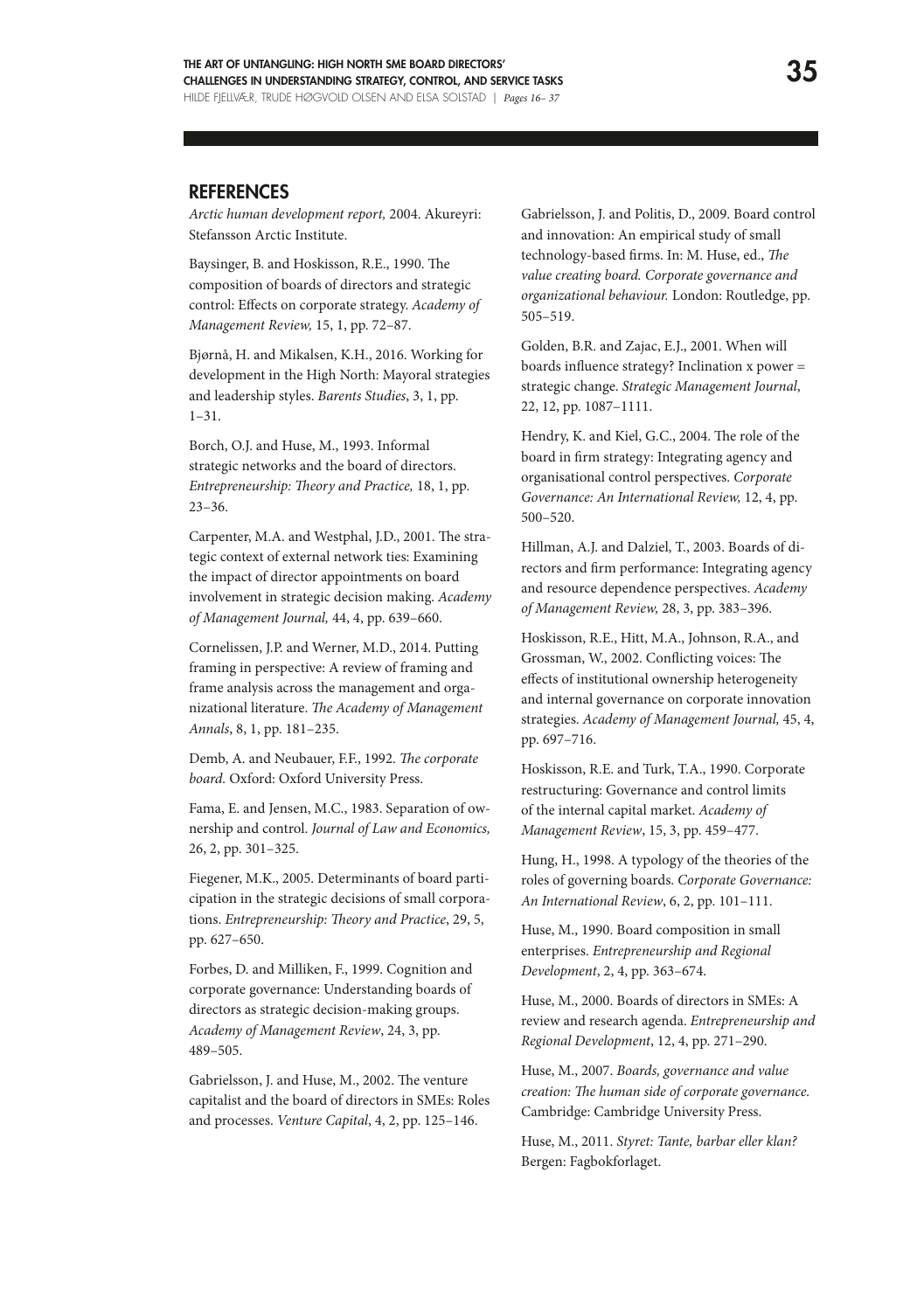Huse, M. and Gabrielsson, J., 2012. Board leadership and value creation: An extended team production approach. In: T. Clarke and B. Douglas, eds., *The SAGE handbook of corporate governance*. London: SAGE Publications Ltd., pp. 231–251.

Huse, M., Gabrielsson, J., and Minichilli, A., 2005. *Knowledge and accountability: Outside directors' contribution in the corporate value chain.* CIRCLE Lund, Paper no. 2005/09. Lund: Lund University.

Huse, M. and Rindova, V. P., 2001. Stakeholders' expectations of board roles: The case of the subsidiary boards. *Journal of Management and Governance*, 5, 2, pp. 153–178.

Jensen, M.C. and Meckling, W., 1976. Theory of the frm: Managerial behavior, agency costs and ownership structure. *Journal of Financial Economics,* 3, 4, pp. 305–360.

Johnson, J.L., Daily, C.M., and Ellstrand, A.E., 1996. Boards of directors: A review and research agenda. *Journal of Management*, 22, 3, pp. 409–438.

Judge, W.Q. Jr and Zeithaml, C.P., 1992. Institutional and strategic choice perspectives on board involvement in the strategic decision process. *Academy of Management Journal,* 35, 4, pp. 766–794.

Kakabadse, A., Kakabadse, N.K., and Barratt, R., 2006. Chairman and chief executive officer (CEO): That sacred and secret relationship. *Journal of Management Development*, 25, 2, pp. 134–150.

Kaufman, A. and Englander, E., 2005. A team production model of corporate governance. *Academy of Management Executive*, 19, 3, pp. 9–22.

Knockaert, M. and Ucbasaran, D., 2013. The service role of outside boards in high tech start-ups: A resource dependency perspective. *British Journal of Management,* 24, 1, pp. 69–84.

Machold, S. and Farquhar, S., 2013. Board task evolution: A longitudinal feld study in the UK. *Corporate Governance: An International Review,* 21, 2, pp. 147–164.

Machold, S., Huse, M., Minichilli, A., and Nordqvist, M., 2011. Board leadership and strategy involvement in small frms: A team production approach. *Corporate Governance: An International Review,* 19, 4, pp. 368–383.

McNulty, T. and Pettigrew, A., 1999. Strategists on the board. *Organization Studies,* 20, 1, pp. 47–74.

Minichilli, A. and Huse, M., 2011. Styreoppgaver i vekstbedrifer. *Magma*, 7, pp. 46–63.

Minichilli, A., Zattoni, A., and Zona, F., 2009. Making boards efective: An empirical examination of board task performance. *British Journal of Management*, 20, 1, pp. 55–74.

Nilsen, T. and Jòhannesson, H., 2016. Assessment of the frm-region coupling in the Arctic: Local content and innovative institutional regulations. *Barents Studies*, 3, 1, pp. 67–93.

Nordqvist, M. and Minichilli, A., 2009. What makes boards in small frms active? In: M. Huse, ed., *The value creating board. Corporate governance and organizational behaviour.* London: Routledge, pp. 384–397.

Pettigrew, A.M., 1992. The character and signifcance of strategy process research. *Strategic Management Journal,* 13, S2, pp. 5–16.

Pugliese, A., Bezemer, P.J., Zattoni, A., Huse, M., Van den Bosch, F., and Volberda, H.W., 2009. Boards of directors' contribution to strategy: A literature review and research agenda. *Corporate Governance: An International Review*, 17, 3, pp. 292–306.

Pugliese, A. and Wenstøp, P.Z., 2007. Board members' contribution to strategic decision-making in small frms. *Journal of Management and Governance*, 11, 4, pp. 383–404.

Rindova, V.P., 1999. What corporate boards have to do with strategy: A cognitive perspective. *Journal of Management Studies*, 36, 7, pp. 953–975.

Ruigrok, W., Peck, S.I., and Keller, H., 2006. Board characteristics and involvement in strategic decision making: Evidence from Swiss companies. *Journal of Management Studies*, 43, 5, pp. 1671–1702.

Saunders, M., Lewis, P., and Thornhill, A., 2012. *Research methods for business students,* 6th ed. Harlow, England: Pearson.

Skagestad, O.G., 2010. The "High North": An elastic *concept in Norwegian Arctic policy.* FNI-report 10/2010. Lysaker, Norway: Fridtjof Nansen Institute.